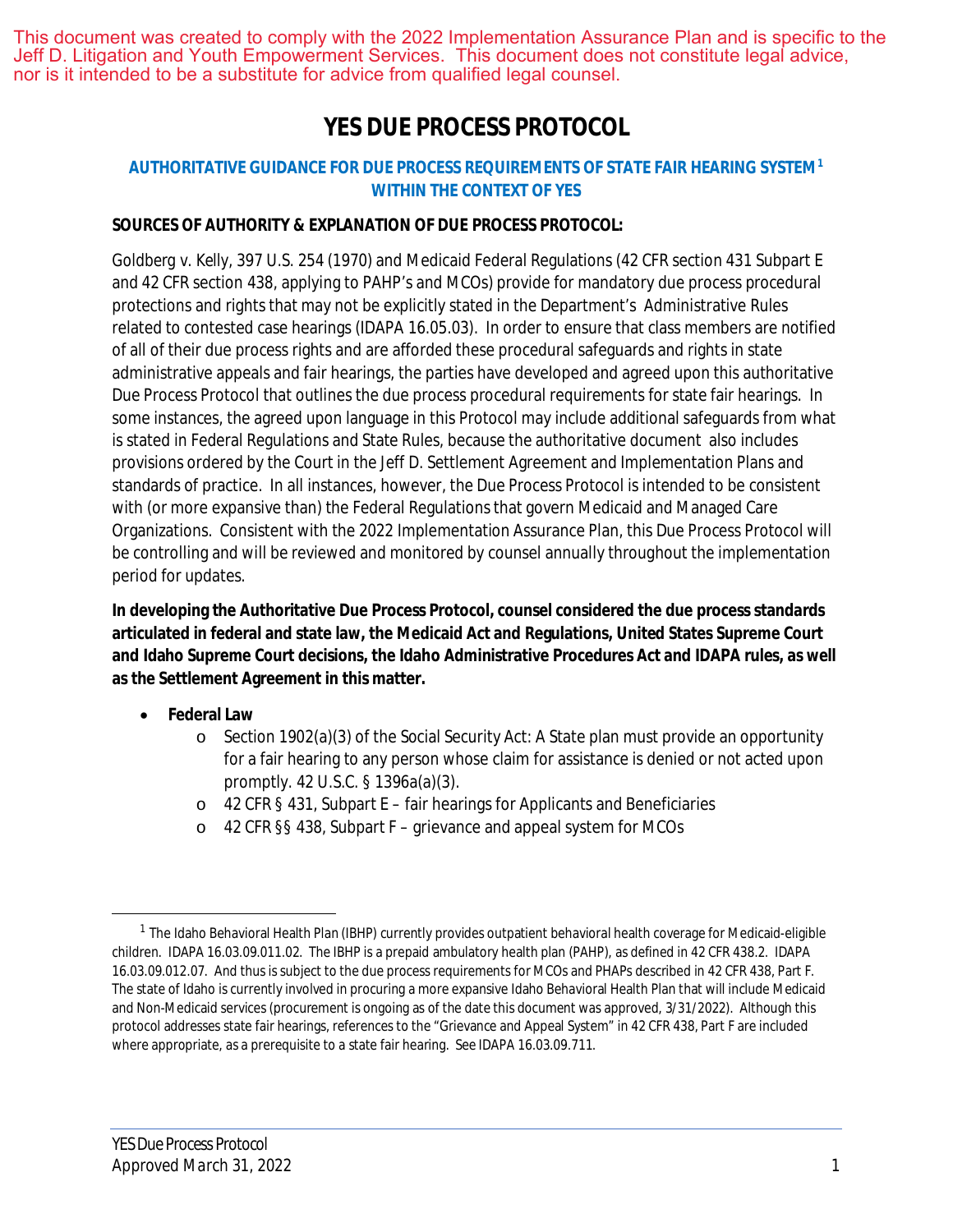- **State Law**
	- o Children's Mental Health Services Act, Idaho Code 16-2406 *et seq*.
	- o State Public Assistance and Welfare, Idaho Code 56-201 *et. seq.;* 56-254(2)(i).
	- o Idaho Administrative Procedure Act Idaho Code 67-5201 *et seq*.
	- o Eligibility for Health Care Assistance for Families and Children IDAPA 16.03.01
		- Youth Empowerment Services (YES) Program Children section .540
	- o Eligibility for Aid to the Aged, Blind, and Disabled (AABD) IDAPA 16.03.05.
	- o Medicaid Basic Plan Benefits IDAPA 16.03.09
		- Behavioral Health Services sections .700 .719
		- EPSDT Services sections .880 .889
	- o Medicaid Enhanced Plan Benefits IDAPA 16.03.10
		- YES Home and Community-Based Services (HCBS) State Plan Option sections .635 - .638
	- o Children's Mental Health Services -- IDAPA 16.07.37
	- o Rules Governing Contested Case Proceedings and Declaratory Rulings -- IDAPA 16.05.03
		- Youth Empowerment Services sections .750 .751
		- Definition of YES Participant section 010.14
- **Particularly relevant appellate case law**
	- o *Goldberg v. Kelly*, 397 U.S. 254, 90 S.Ct. 1011, 25 L.Ed. 2d 287 (1970).
	- o *K.W. ex rel. D.W. v. Armstrong*, 789 F.3d 962 (9th Cir. 2015).
	- o *Tappen v. State Dept. of H&W*, 98 Idaho 576 (1977).
- *Jeff D.* **[Settlement Agreement](https://yes.idaho.gov/wp-content/uploads/2021/04/JeffDOfficialAgreement.pdf),**
	- **filed June 12, 2015 (approved by court order June 18, 2015)**
		- o Paragraphs 44-47
- *Jeff D***[. Implementation Plan,](https://yes.idaho.gov/wp-content/uploads/2021/04/YESImplementationPlan.pdf) filed April 29, 2016 (approved by court order May 17, 2016)**
	- o Objective 5
- *Jeff D.* **[Implementation Assurance Plan](https://yes.idaho.gov/wp-content/uploads/2022/01/Docket-770.pdf), filed January 11, 2022 (approved by court order January 25, 2022)**
	- o Objective E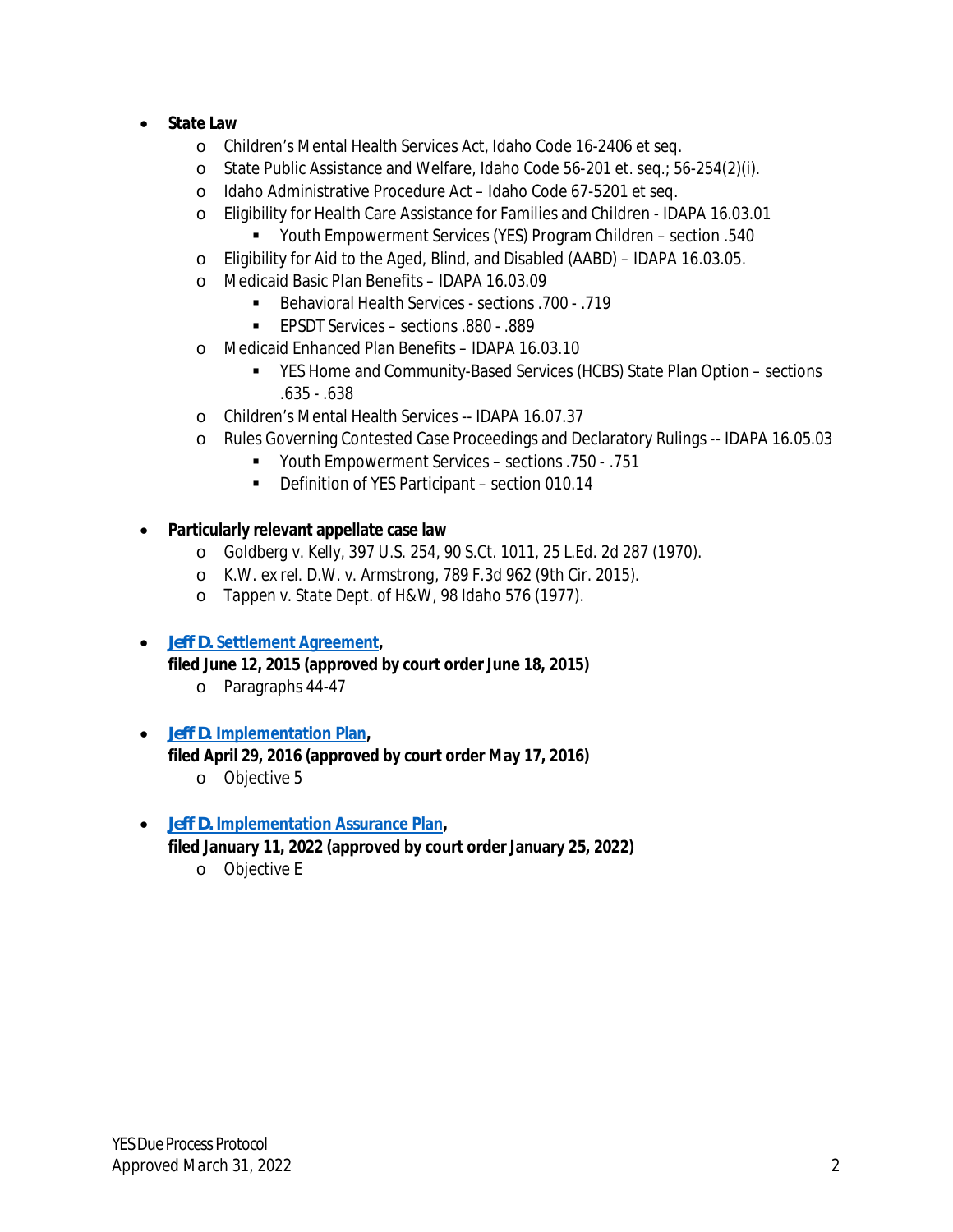**Counsel has created a chart for each of the criteria listed below. Each chart contains the following categories:**

- **State Law:** This column contains quotations of and citations to applicable state law including, where applicable, Idaho Code, IDAPA, and any relevant state case law.
- **Federal Law:** This column contains quotations of and citations to applicable federal law including, where applicable, US Code, Federal Regulations, and any relevant federal case law.
- **Settlement Agreement and Implementation Plans:** This box contains quotations of and citations to applicable portions of the 2015 *Jeff D.* Settlement Agreement, which is controlling, and references to the 2016 Implementation Plan and 2022 Implementation Assurance Plan, where those documents provide additional guidance.
- **Agreed Upon Standard:** Because this authoritative document includes provisions ordered by the Court in the *Jeff D.* Settlement Agreement and Implementation Plans, because the state rules and federal regulations have to be read in concert and are not always perfectly aligned, and because this document incorporates standards of practice, the language in the "agreed upon standard" reflects which of the factors in the other sources (State Law, Federal Law, Settlement Agreement & Implementation Plans boxes) summarizes the legal standards that counsel for the plaintiffs and defendants in the Jeff D. litigation agree should be applied.

### **SPECIFIC CRITERIA ADDRESSED BELOW:**

#### *use links for easy access to each item (ctrl+click)*

| 1. | Contents of notice of the <i>availability</i> of the right to a fair hearing    |
|----|---------------------------------------------------------------------------------|
| 2. | Timing of notice of the availability of the right to a fair hearing             |
|    |                                                                                 |
| 3. | When an individual can request a fair hearing                                   |
| 4. | Time for providing notice of action, notice of denial (or for the IBHP, an ABD) |
| 5. | Contents of notice of action, notice of denial (or for an MCO, an ABD)          |
| 6. | Time for appeal                                                                 |
| 7. | Where appealed                                                                  |
| 8. | <b>Request for hearing</b>                                                      |
| 9. | Denial or Dismissal of Request for Hearing                                      |
|    | 10. Right to Expedited Hearing                                                  |
|    | 11. Continuation and Reinstatement of Benefits while Appeal is Pending          |
|    | 12. Notice of the Fair Hearing                                                  |
|    | 13. Hearing Officer                                                             |
|    | 14. Procedural Rights at the Fair Hearing                                       |
|    | 15. Information available to Hearings Officer                                   |
|    | 16. Matters to be Considered at the Fair Hearing                                |
|    | 17. Opportunity for External Medical Review                                     |
|    | 18. Decision and Order                                                          |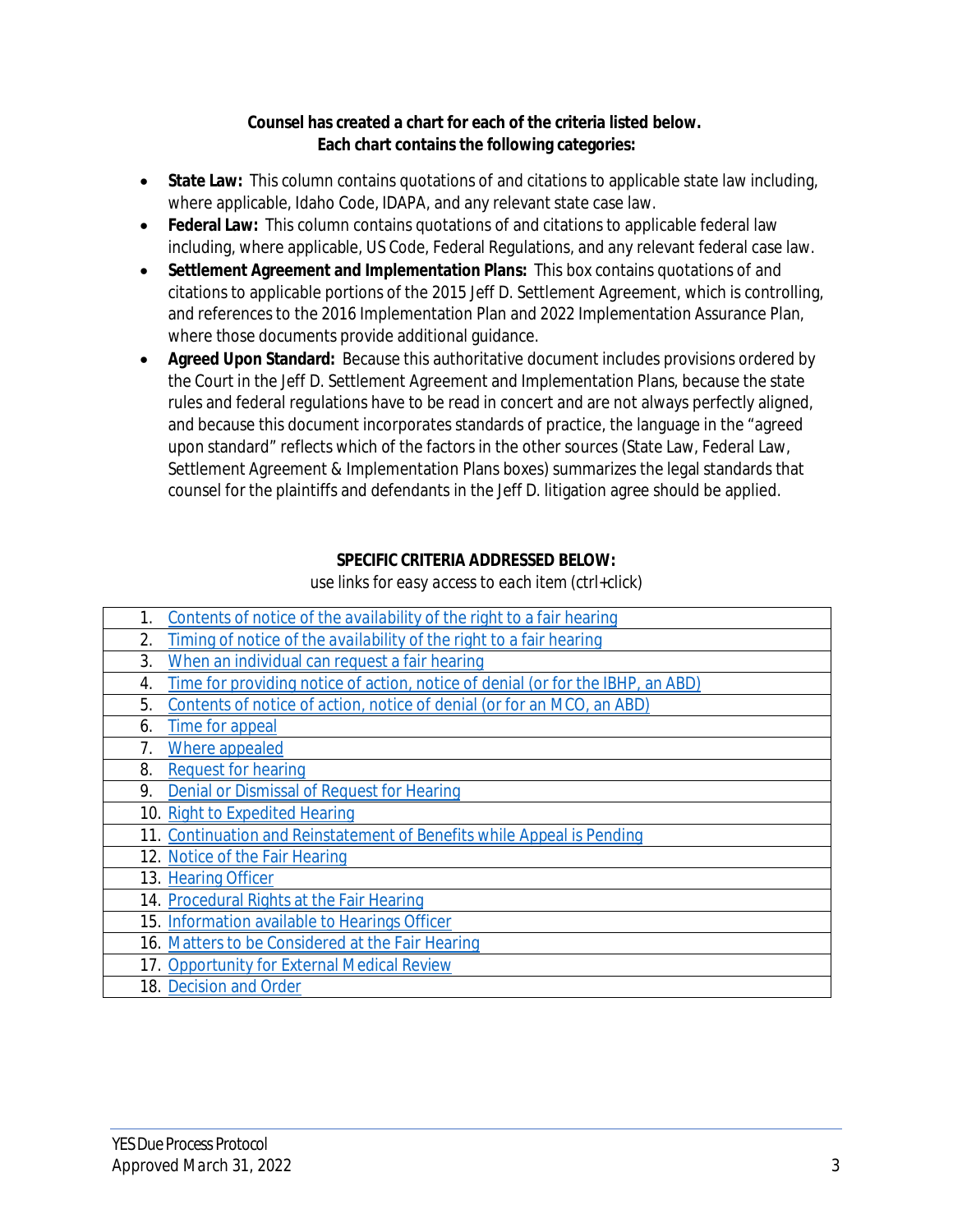<span id="page-3-0"></span>

| 1. CRITERIA                           | Contents of notice of the availability of the right to a fair hearing.                                                                                                                                                                                                                                                                                                                                                                                                                                                                                                                                                                                                                                                                                                                                                                                                                                                                                                     |                                                                                                                                                                                                                                                                                                                                                                                                                                                                                               |  |
|---------------------------------------|----------------------------------------------------------------------------------------------------------------------------------------------------------------------------------------------------------------------------------------------------------------------------------------------------------------------------------------------------------------------------------------------------------------------------------------------------------------------------------------------------------------------------------------------------------------------------------------------------------------------------------------------------------------------------------------------------------------------------------------------------------------------------------------------------------------------------------------------------------------------------------------------------------------------------------------------------------------------------|-----------------------------------------------------------------------------------------------------------------------------------------------------------------------------------------------------------------------------------------------------------------------------------------------------------------------------------------------------------------------------------------------------------------------------------------------------------------------------------------------|--|
| <b>AUTHORITATIVE</b>                  | <b>STATE LAW</b>                                                                                                                                                                                                                                                                                                                                                                                                                                                                                                                                                                                                                                                                                                                                                                                                                                                                                                                                                           | <b>FEDERAL LAW</b>                                                                                                                                                                                                                                                                                                                                                                                                                                                                            |  |
| <b>SOURCES</b>                        | The right to a fair hearing<br>IDAPA 16.03.01.100; 16.03.01.620; IDAPA<br>16.07.37.110; IDAPA 16.05.03.100                                                                                                                                                                                                                                                                                                                                                                                                                                                                                                                                                                                                                                                                                                                                                                                                                                                                 | Notice of the right to a fair hearing<br>must be provided to applicants and<br>beneficiaries in plain language and<br>accessible to individuals who are                                                                                                                                                                                                                                                                                                                                       |  |
|                                       | The right to request an expedited fair hearing<br>IDAPA 16.05.03.204.03; 16.05.03.302;<br>16.05.03.751.04                                                                                                                                                                                                                                                                                                                                                                                                                                                                                                                                                                                                                                                                                                                                                                                                                                                                  | limited English proficient and to<br>individuals with disabilities.<br>42 CFR 431.206(e); 42 CFR 905(b) (at a<br>minimum, through providing taglines                                                                                                                                                                                                                                                                                                                                          |  |
|                                       | Method for obtaining a hearing<br>IDAPA 16.03.01.100<br>Right to be represented                                                                                                                                                                                                                                                                                                                                                                                                                                                                                                                                                                                                                                                                                                                                                                                                                                                                                            | in non-English languages indicating the<br>availability of language services).<br>Notice may be provided electronically.                                                                                                                                                                                                                                                                                                                                                                      |  |
|                                       | IDAPA 16.05.03.100; see also IDAPA 16.05.03.123<br>(Any party in a contested case proceeding may be<br>represented by legal counsel, at the party's own<br>expense. An individual in an appeal involving<br>benefits may also be represented by a non-<br>attorney).                                                                                                                                                                                                                                                                                                                                                                                                                                                                                                                                                                                                                                                                                                       | Written notice must include:<br>The right to a fair hearing<br>$\overline{\phantom{a}}$<br>The right to request an expedited<br>$\overline{\phantom{a}}$<br>fair hearing<br>The method to request a fair<br>hearing<br>That the individual may represent<br>himself, use legal counsel, a<br>relative, a friend or other<br>spokesman<br>The time the agency has to take<br>final action under 42 CFR<br>431.244(f) (ninety (90) days from<br>date of appeal or request for fair<br>hearing). |  |
|                                       | SETTLEMENT AGREEMENT & IMPLEMENTATION PLANS: Defendants and their contractors<br>must inform class members through informational materials and on websites about<br>circumstances in which potential class members have a right to receive a notice of action<br>and request a fair hearing. Settlement Agreement, ¶ 46; 2016 Implementation Plan, 5.A.4.                                                                                                                                                                                                                                                                                                                                                                                                                                                                                                                                                                                                                  | 42 CFR 431.206(b)(1)-(4)                                                                                                                                                                                                                                                                                                                                                                                                                                                                      |  |
| <b>AGREED UPON</b><br><b>STANDARD</b> | All the notices provided to Jeff D class members must include all procedural safeguards and<br>rights required by the State Rules and Federal Regulations and be in an accessible format.<br>The notices and informational materials, including the YES Practice Manual will describe the<br>right to receive a notice of action and request a fair hearing, the method for appealing, the<br>right to be represented on appeal, and the time period for filing an appeal or requesting a<br>fair hearing as required by State Rules and Federal Regulations. Informational materials and<br>the YES website must also inform class members of the circumstances in which they have a<br>right to receive a notice of action and to request a fair hearing. The Department will require<br>state contractors to comply with this standard and this Due Process Protocol. The Due<br>Process work group will ensure that all notices comply with this Due Process Protocol. |                                                                                                                                                                                                                                                                                                                                                                                                                                                                                               |  |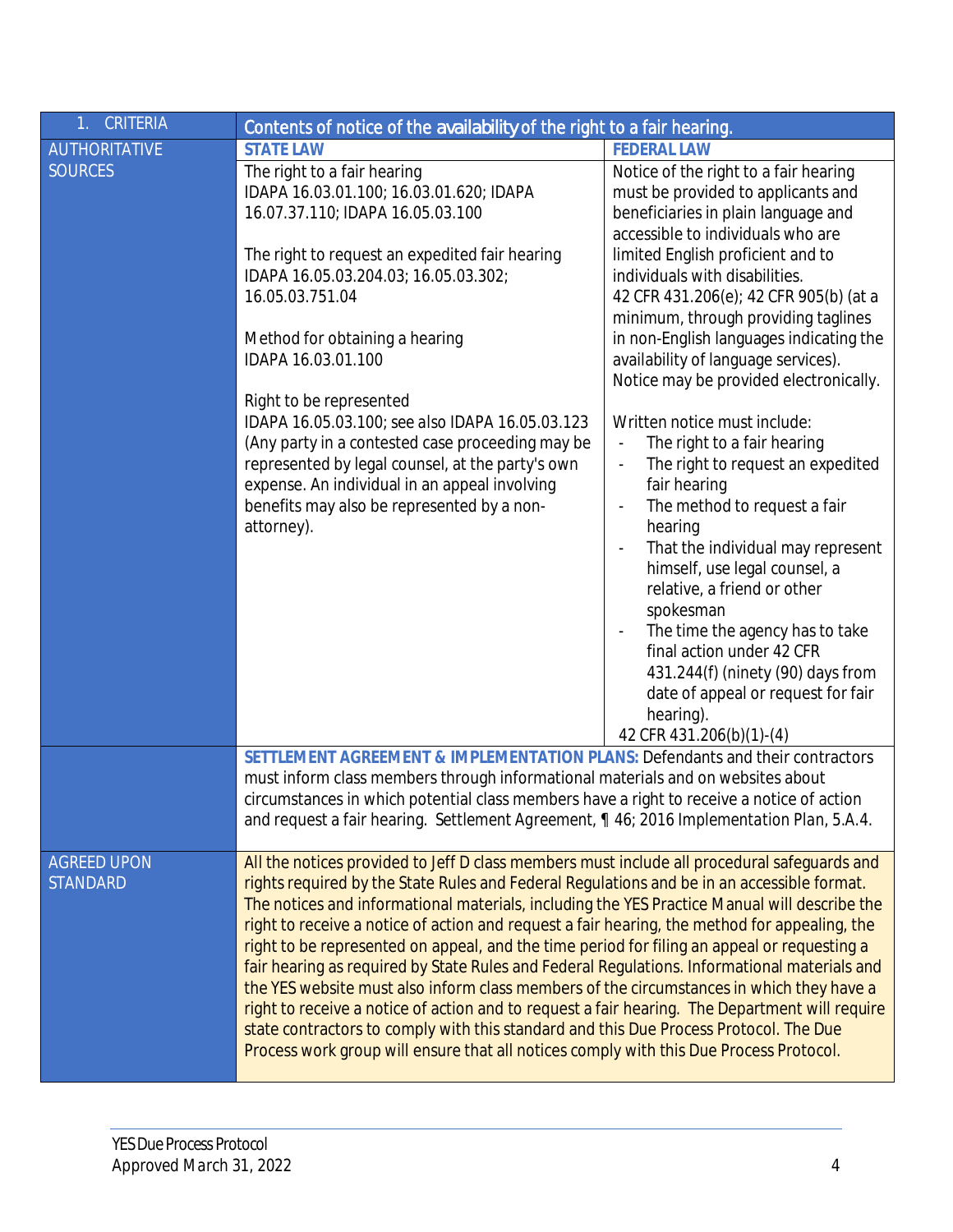<span id="page-4-0"></span>

| 2. CRITERIA                  | Timing of notice of the availability of the right to a fair hearing                                                                                                                                                                                                                                                                                                                                                                                                                                                                                                                                                                                                                                             |                                                                                                                                                                                                                                                                                                                                                                                                                                                                                                                                                                                                                          |  |
|------------------------------|-----------------------------------------------------------------------------------------------------------------------------------------------------------------------------------------------------------------------------------------------------------------------------------------------------------------------------------------------------------------------------------------------------------------------------------------------------------------------------------------------------------------------------------------------------------------------------------------------------------------------------------------------------------------------------------------------------------------|--------------------------------------------------------------------------------------------------------------------------------------------------------------------------------------------------------------------------------------------------------------------------------------------------------------------------------------------------------------------------------------------------------------------------------------------------------------------------------------------------------------------------------------------------------------------------------------------------------------------------|--|
| <b>AUTHORITATIVE SOURCES</b> | <b>STATE LAW</b>                                                                                                                                                                                                                                                                                                                                                                                                                                                                                                                                                                                                                                                                                                | <b>FEDERAL LAW</b>                                                                                                                                                                                                                                                                                                                                                                                                                                                                                                                                                                                                       |  |
|                              | At time apply for Medicaid<br>IDAPA 16.03.01.100                                                                                                                                                                                                                                                                                                                                                                                                                                                                                                                                                                                                                                                                | The state agency must issue and<br>publicize the hearing procedures.<br>42 CFR 431.206(a)                                                                                                                                                                                                                                                                                                                                                                                                                                                                                                                                |  |
|                              | At time of denial of eligibility, benefits or<br>services, or changes in eligibility<br>IDAPA 16.03.01.620 (changes in eligibility)<br>IDAPA 16.07.37.110 (thirty (30) calendar days<br>from receipt of signed application for CMH<br>services to make determination; five (5)<br>working days from date of determination to<br>provide notice)                                                                                                                                                                                                                                                                                                                                                                 | The agency must inform applicants in<br>writing at time of application for<br>Medicaid (42 CFR 431.206(c)(1)) and<br>after a denial of eligibility, benefits or<br>services or whenever a hearing is<br>required in accordance with 42 CFR<br>$431.206(c)(2)$ .                                                                                                                                                                                                                                                                                                                                                          |  |
|                              |                                                                                                                                                                                                                                                                                                                                                                                                                                                                                                                                                                                                                                                                                                                 | The IBHP must comply with Notice<br>Requirements of 42 CFR 438.404 for<br>Adverse Benefit Determinations. An<br>IBHP enrollee may request a State fair<br>hearing after receiving notice under 42<br>CFR 438.408 that the adverse benefit<br>determination is upheld.                                                                                                                                                                                                                                                                                                                                                    |  |
|                              | SETTLEMENT AGREEMENT & IMPLEMENTATION PLAN                                                                                                                                                                                                                                                                                                                                                                                                                                                                                                                                                                                                                                                                      |                                                                                                                                                                                                                                                                                                                                                                                                                                                                                                                                                                                                                          |  |
|                              | Implementation Assurance Plan E.2, 4.                                                                                                                                                                                                                                                                                                                                                                                                                                                                                                                                                                                                                                                                           | Defendants and their contractors must inform class members through informational<br>materials and on websites about circumstances in which potential class members have<br>a right to receive a notice of action and request a fair hearing. Settlement Agreement, ¶<br>46; 2016 Implementation Plan, 5.A.4. Defendants shall provide these informational<br>materials with the decision and on their respective websites. Settlement Agreement ¶<br>46. The Implementation Assurance Plan requires the Due Process work group to review<br>informational materials and notices to ensure compliance with this Protocol. |  |
| <b>AGREED UPON STANDARD</b>  | Informational materials must be provided on the YES website. In addition, links to the<br>informational materials will be included with notices of action/denial/adverse benefit<br>decisions (along with all the required notice provisions addressed in Criteria 5). The<br>notices and informational materials, including the YES Practice Manual will describe the<br>right to receive a notice of action and request a fair hearing, the method for appealing,<br>the right to be represented on appeal, and the time period for filing an appeal or<br>requesting a fair hearing as required by State Rules and Federal Regulations and will<br>require state contractors comply with these requirements. |                                                                                                                                                                                                                                                                                                                                                                                                                                                                                                                                                                                                                          |  |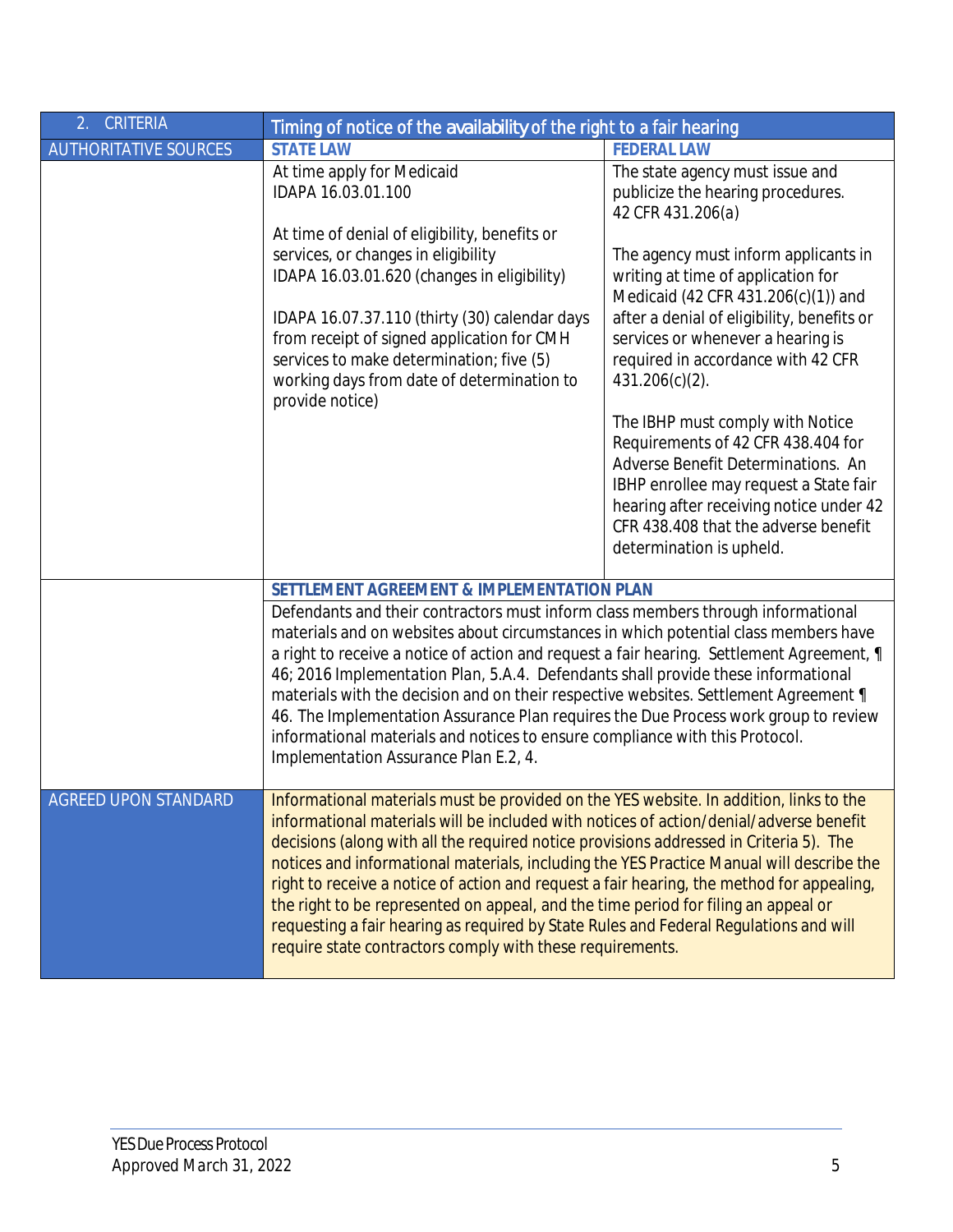<span id="page-5-0"></span>

| CRITERIA<br>3.             | When an individual can request a fair hearing                                                                                                                                                                                                                                  |                                                                                                                                                                                                                                                                                                                                                                                                                                                                                                                                                                                                                                                                 |  |
|----------------------------|--------------------------------------------------------------------------------------------------------------------------------------------------------------------------------------------------------------------------------------------------------------------------------|-----------------------------------------------------------------------------------------------------------------------------------------------------------------------------------------------------------------------------------------------------------------------------------------------------------------------------------------------------------------------------------------------------------------------------------------------------------------------------------------------------------------------------------------------------------------------------------------------------------------------------------------------------------------|--|
| <b>AUTHORITATIVE SOURC</b> | <b>STATE LAW</b>                                                                                                                                                                                                                                                               | <b>FEDERAL LAW</b>                                                                                                                                                                                                                                                                                                                                                                                                                                                                                                                                                                                                                                              |  |
|                            | Eligibility decisions<br>IDAPA 16.03.01.620 (changes in<br>eligibility, Health Care Assistance for<br>Families and Children)<br>IDAPA 16.07.37.110 (eligibility for<br>children's mental health services)<br>IDAPA 16.03.09.880-882 (eligibility for<br><b>EPSDT Services)</b> | The State agency must grant an opportunity<br>for a hearing to any individual who requests<br>it because he or she believes the agency has<br>taken an <i>action</i> (defined below)<br>erroneously, denied his or her claim for<br>eligibility or for covered benefits or services,<br>or issued a determination of an individual's<br>liability, or has not acted upon the claim<br>with reasonable promptness.<br>42 CFR 431.220                                                                                                                                                                                                                             |  |
|                            |                                                                                                                                                                                                                                                                                | A State Agency Action includes:<br>termination, suspension of, or<br>reduction in covered benefits or<br>services;<br>termination, suspensions of, or<br>reductions in Medicaid eligibility or an<br>increase in beneficiary liability;<br>determination of greater spending<br>requirement to establish income<br>eligibility;<br>subject to an increase in premiums or<br>cost-sharing charges.<br>42 CFR 431.201                                                                                                                                                                                                                                             |  |
|                            |                                                                                                                                                                                                                                                                                | An individual may appeal to the IBHP when<br>the IBHP makes an Adverse Benefit<br>Determination (ABD) which includes:<br>Denial or limited authorization of<br>requested service (level of service,<br>medical necessity, appropriateness,<br>setting or effectiveness of covered<br>benefit).<br>Reduction/suspension of previously<br>authorized service.<br>Denial of payment for service.<br>Failure to provide timely service.<br>MCO failure to timely respond to<br>grievance or appeal.<br>Denial of a rural member's request to<br>obtain services outside of the network<br>Denial of request to dispute financial<br>liability.<br>42 CFR 438.400(b) |  |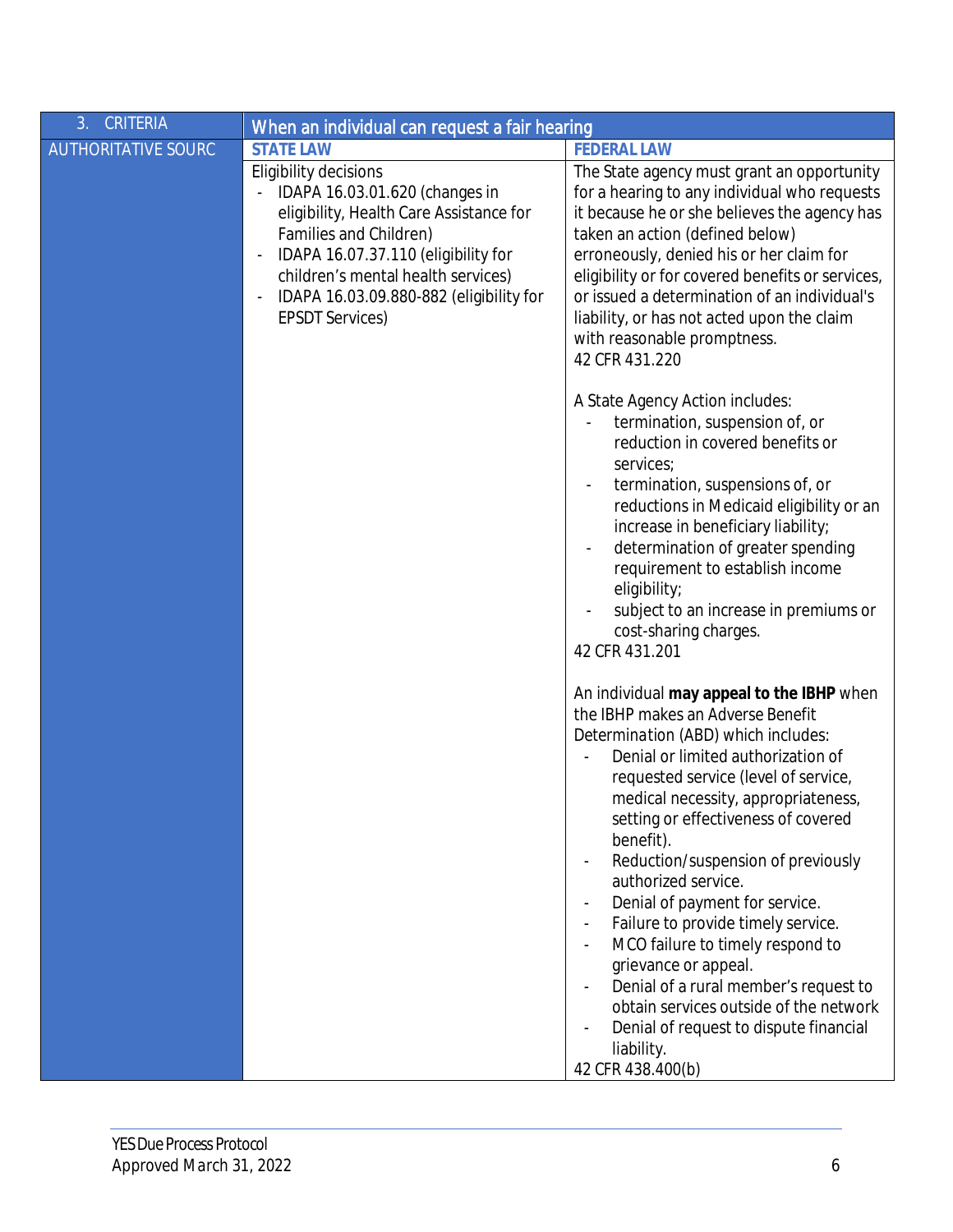#### CRITERIA 3, *continued…*

| <b>SETTLEMENT AGREEMENT &amp; IMPLEMENTATION PLANS</b>                                                                                                                                                                                                                                                                                                                                                                                                                                                                                                                                                                                                                                                                                                                                                       |
|--------------------------------------------------------------------------------------------------------------------------------------------------------------------------------------------------------------------------------------------------------------------------------------------------------------------------------------------------------------------------------------------------------------------------------------------------------------------------------------------------------------------------------------------------------------------------------------------------------------------------------------------------------------------------------------------------------------------------------------------------------------------------------------------------------------|
| The Settlement Agreement states that defendants shall provide written notice of action to                                                                                                                                                                                                                                                                                                                                                                                                                                                                                                                                                                                                                                                                                                                    |
| class members in the circumstances listed below, when defendants take the action, which                                                                                                                                                                                                                                                                                                                                                                                                                                                                                                                                                                                                                                                                                                                      |
| implies that each of the circumstances listed below would give rise to the right to a fair                                                                                                                                                                                                                                                                                                                                                                                                                                                                                                                                                                                                                                                                                                                   |
| hearing:                                                                                                                                                                                                                                                                                                                                                                                                                                                                                                                                                                                                                                                                                                                                                                                                     |
| determination that the individual is not a Class Member <sup>2</sup> following an<br>assessment;                                                                                                                                                                                                                                                                                                                                                                                                                                                                                                                                                                                                                                                                                                             |
|                                                                                                                                                                                                                                                                                                                                                                                                                                                                                                                                                                                                                                                                                                                                                                                                              |
| denial or limitation of requested service(s);                                                                                                                                                                                                                                                                                                                                                                                                                                                                                                                                                                                                                                                                                                                                                                |
| reduction, suspension, or termination of a currently authorized service;                                                                                                                                                                                                                                                                                                                                                                                                                                                                                                                                                                                                                                                                                                                                     |
| denial, in whole or in part, of payment for a service.                                                                                                                                                                                                                                                                                                                                                                                                                                                                                                                                                                                                                                                                                                                                                       |
| Settlement Agreement, 1 44. The Implementation Plan adds that an agency action should<br>also include:                                                                                                                                                                                                                                                                                                                                                                                                                                                                                                                                                                                                                                                                                                       |
| substitution of an alternative service for a prescribed service; and                                                                                                                                                                                                                                                                                                                                                                                                                                                                                                                                                                                                                                                                                                                                         |
| termination, suspension, or delay of services                                                                                                                                                                                                                                                                                                                                                                                                                                                                                                                                                                                                                                                                                                                                                                |
| Implementation Plan 5.A.3.                                                                                                                                                                                                                                                                                                                                                                                                                                                                                                                                                                                                                                                                                                                                                                                   |
|                                                                                                                                                                                                                                                                                                                                                                                                                                                                                                                                                                                                                                                                                                                                                                                                              |
| All actions as required by the Federal Regulations as stated in the Federal Law column are<br>appealable. An individual may also appeal a determination, after assessment, that they do<br>not qualify as a Jeff D class member or that the state failed to provide a CANS<br>assessment. Class members may also assert, on appeal, that the state failed to provide a<br>requested service to which the member is entitled under the Settlement Agreement,<br>Services and Supports Crosswalk, or Principles of Care and the Practice Model. The<br>Department will require contractors to comply with these requirements. Adverse Benefit<br>Decisions are appealable through the IBHP as required by Federal Regulations. If the IBHP<br>upholds an ABD, the individual may request a state fair hearing. |
|                                                                                                                                                                                                                                                                                                                                                                                                                                                                                                                                                                                                                                                                                                                                                                                                              |

*Settlement Agreement ¶ 2*. Note that the definition of **Youth Empowerment Services (YES) Program Participant** in *IDAPA 16.05.03.010.14* includes the same criteria.

<span id="page-6-0"></span> $^{\rm 2}$  Class Members are Idaho residents with a Serious Emotional Disturbance who are eligible under this Agreement for services and supports provided or arranged by Defendants and:

a. Are under the age of eighteen (18);

b. Have a Diagnostic and Statistical Manual of Mental Disorders (DSM) diagnosable mental health condition or would have a diagnosable mental health condition if evaluated by a practitioner of the healing arts operating within the scope of his/her practice as defined by Idaho state law; and

c. Have a substantial functional impairment that is measured by and documented through the use of a standardized instrument conducted or supervised by a qualified clinician or would have been measured and documented had an assessment been conducted.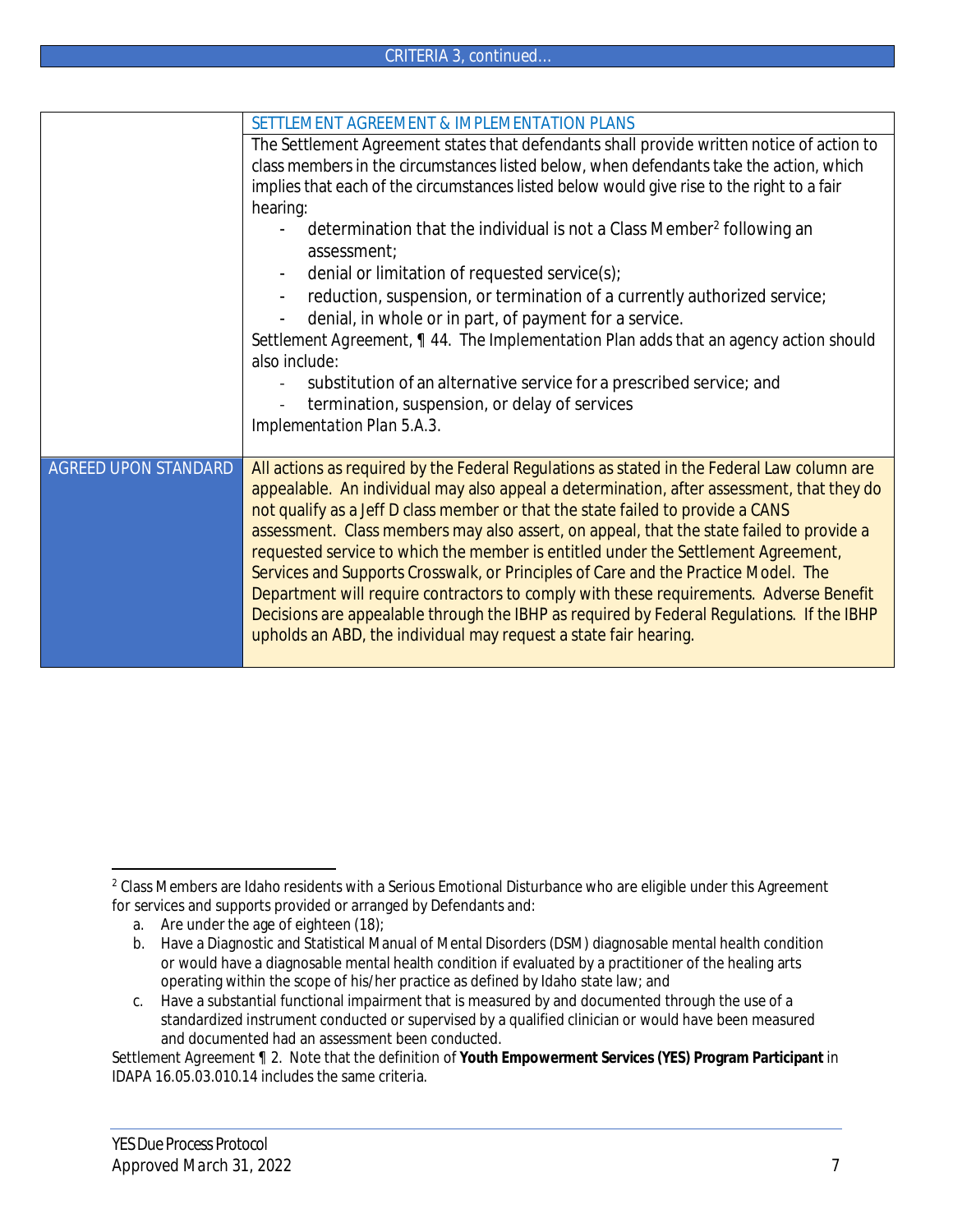<span id="page-7-0"></span>

| CRITERIA<br>4.               | Time for providing notice of action, notice of denial (or for the IBHP, an ABD) |                                                                               |  |
|------------------------------|---------------------------------------------------------------------------------|-------------------------------------------------------------------------------|--|
| <b>AUTHORITATIVE SOURCES</b> | <b>STATE LAW</b>                                                                | <b>FEDERAL LAW</b>                                                            |  |
|                              | The Department must notify the participant                                      | For a state agency action, notice must be                                     |  |
|                              | at least ten (10) calendar days before the                                      | provided 10 days prior to termination,                                        |  |
|                              | effective date of when a reported change                                        | suspension, or reduction of previously                                        |  |
|                              | results in Health Care Assistance closure.                                      | authorized service.                                                           |  |
|                              | The effective date must allow for a five (5)                                    | 42 CFR 431.211                                                                |  |
|                              | day mailing period for any notice.                                              |                                                                               |  |
|                              | IDAPA 16.03.01.622                                                              | The ten-day-prior notice requirement<br>applies except in certain conditions, |  |
|                              | IDAPA 16.07.37.110 CMH: within thirty (30)                                      | including a change in level of care, instances                                |  |
|                              | calendar days of application and within five                                    | where the action will occur in less than ten                                  |  |
|                              | (5) working days of the determination                                           | (10) days, the beneficiary indicates he no                                    |  |
|                              |                                                                                 | longer wants services, receives services from                                 |  |
|                              |                                                                                 | another Medicaid agency, and cases of                                         |  |
|                              | Eligibility only                                                                | probable fraud.                                                               |  |
|                              |                                                                                 | 42 CFR 431.213 & .214                                                         |  |
|                              |                                                                                 |                                                                               |  |
|                              |                                                                                 |                                                                               |  |
|                              |                                                                                 | FOR the IBHP:                                                                 |  |
|                              |                                                                                 | The general 10-day-prior notice                                               |  |
|                              |                                                                                 | provision, and its exceptions, also<br>apply to the IBHP. 42 CFR              |  |
|                              |                                                                                 | 38.404(c)(1). For an MCO, denial of                                           |  |
|                              |                                                                                 | payment = time of action that led to                                          |  |
|                              |                                                                                 | denial.                                                                       |  |
|                              |                                                                                 | 42 CFR 438.404(c)(2). Standard                                                |  |
|                              |                                                                                 | authorization decisions = fourteen                                            |  |
|                              |                                                                                 | (14) days following request for                                               |  |
|                              |                                                                                 | service (fourteen (14) day extension                                          |  |
|                              |                                                                                 | allowed but requires additional                                               |  |
|                              |                                                                                 | notice)                                                                       |  |
|                              |                                                                                 | 42 CFR 438.210(d)(1)                                                          |  |
|                              |                                                                                 | Expedited authorization decisions =                                           |  |
|                              |                                                                                 | expeditiously up to seventy-two (72)                                          |  |
|                              |                                                                                 | hours after request (fourteen (14)                                            |  |
|                              |                                                                                 | day extension allowed).                                                       |  |
|                              |                                                                                 | 42 CFR 438.210(d)(2)                                                          |  |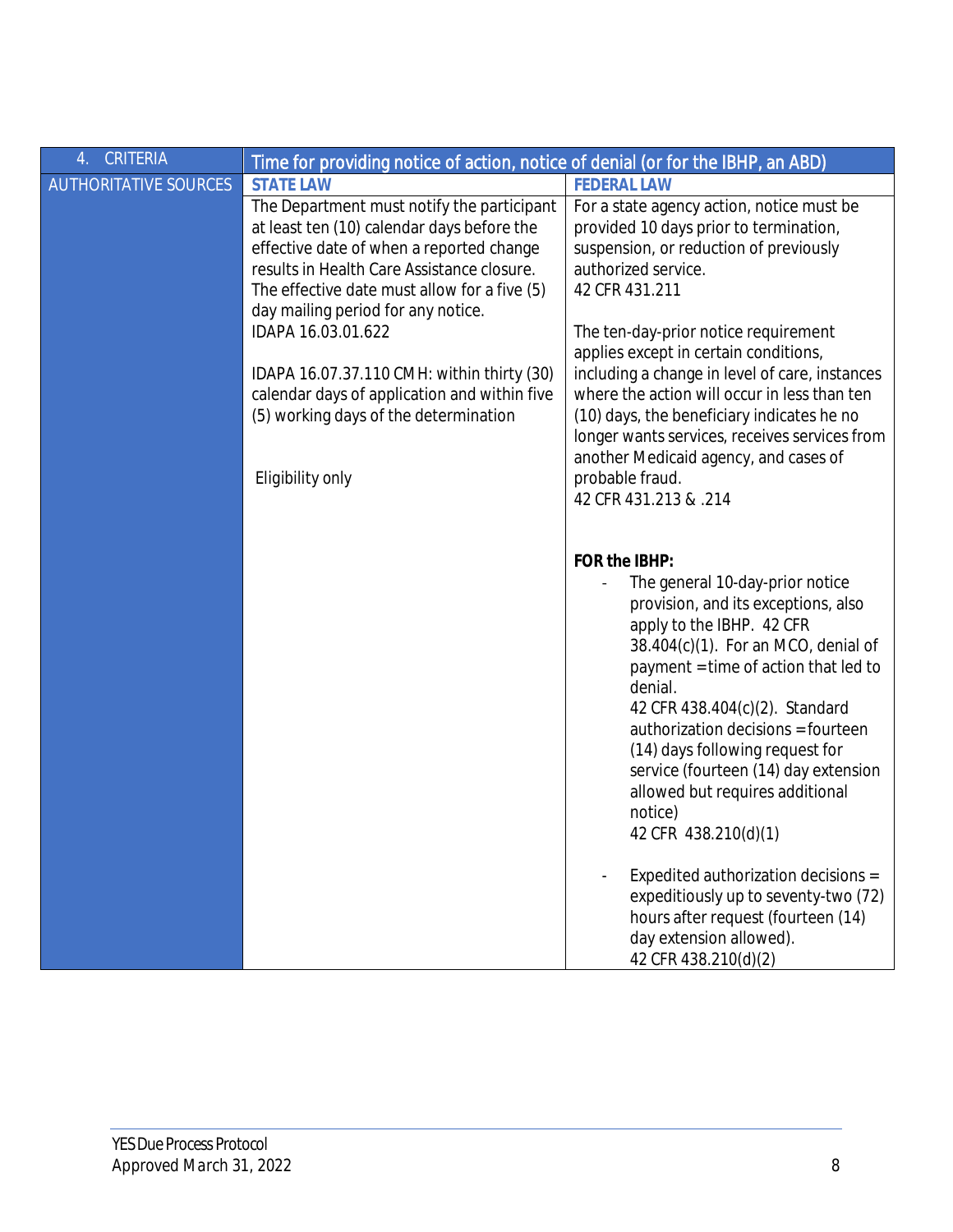# CRITERIA 4, *continued…*

|                             | SETTLEMENT AGREEMENT & IMPLEMENTATION PLANS                                                        |
|-----------------------------|----------------------------------------------------------------------------------------------------|
|                             | Settlement Agreement states that Defendants shall provide written notice of action to a            |
|                             | Class Member at the following times:                                                               |
|                             | When Defendants determine that an individual is not a Class Member, following an<br>assessment; or |
|                             | When Defendants deny or limit a requested service; or                                              |
|                             | When Defendants reduce, suspend, or terminate a currently authorized service; or                   |
|                             | When Defendants deny, in whole or in part, payment for a service.                                  |
|                             | Settlement Agreement ¶44. The Implementation Plan adds that an agency action should                |
|                             | also include:                                                                                      |
|                             | substitution of an alternative service for a prescribed service; and                               |
|                             | termination, suspension, or delay of services<br>$\overline{\phantom{0}}$                          |
|                             | Implementation Plan 5.A.3. The Implementation Assurance Plan requires compliance with              |
|                             | federal and state law. Implementation Assurance Plan E.1.                                          |
|                             |                                                                                                    |
| <b>AGREED UPON STANDARD</b> | The Department will provide notice as required by State Rules and Federal Regulations, in          |
|                             | the instances specified the Settlement Agreement and the Implementation Plan, and will             |
|                             | require contractors to comply with these requirements.                                             |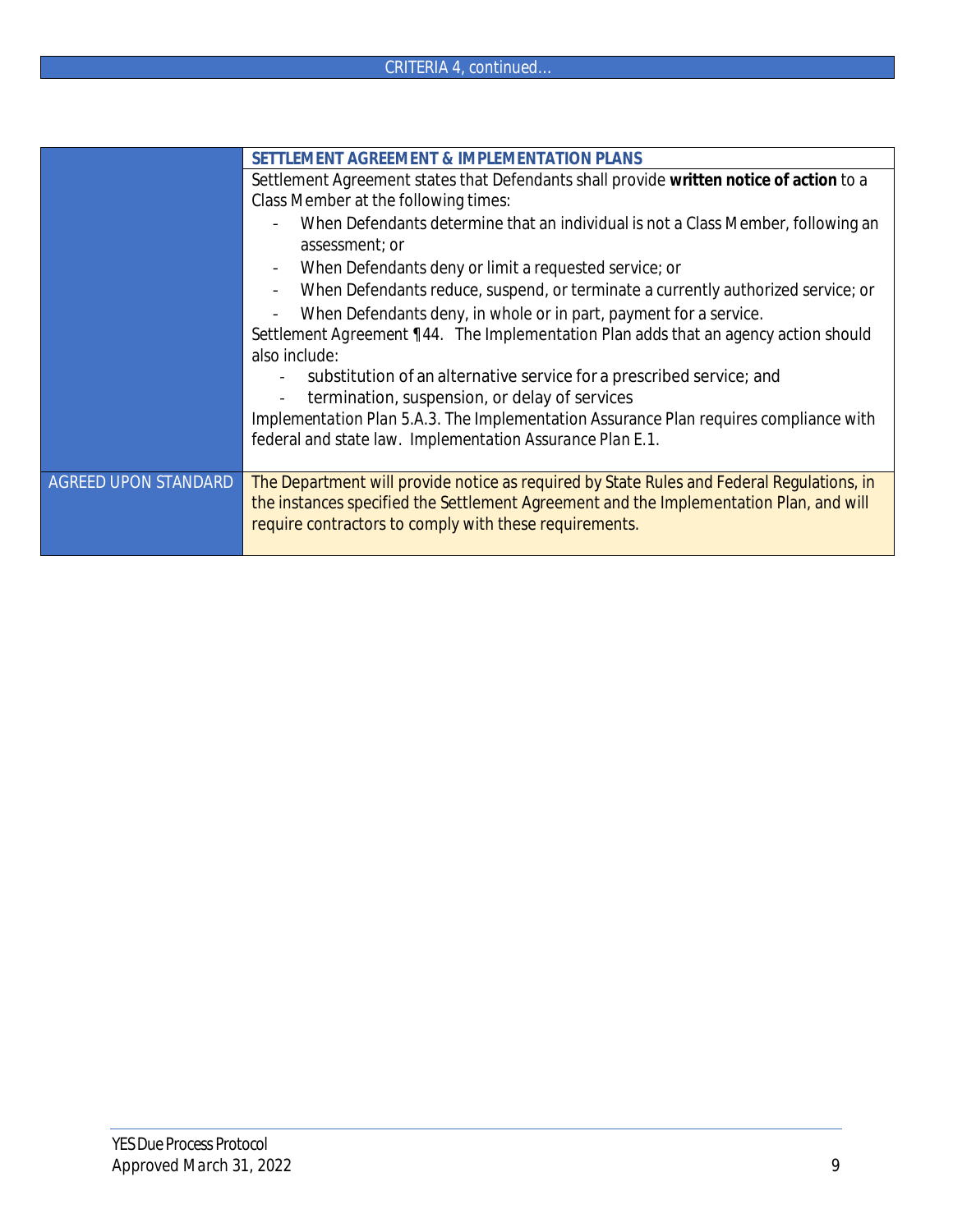<span id="page-9-0"></span>

| 5.<br>CRITERIA               | Contents of notice of action, notice of denial (or for an MCO, an ABD) |                                                                                           |
|------------------------------|------------------------------------------------------------------------|-------------------------------------------------------------------------------------------|
| <b>AUTHORITATIVE SOURCES</b> | <b>STATE LAW</b>                                                       | <b>FEDERAL LAW</b>                                                                        |
|                              | Contested Case Proceedings Rules: IDAPA                                | The Contents of a notice of an action must                                                |
|                              | 16.05.03.100:                                                          | include:                                                                                  |
|                              | When a Department decision is appealable,                              | A statement of what action the                                                            |
|                              | the Department will advise the individual in                           | agency intends to take and effective                                                      |
|                              | writing of the right and method to appeal                              | date.                                                                                     |
|                              | and the right to be represented.                                       | A clear statement of the specific<br>reasons supporting the intended                      |
|                              | Medicaid/Health Care Assistance IDAPA                                  | action.                                                                                   |
|                              | 16.03.01.620                                                           | Specific regulations that support the                                                     |
|                              | Effective date of change                                               | action.                                                                                   |
|                              | Reason for the action<br>$\overline{\phantom{m}}$                      | An explanation of the right to                                                            |
|                              | Rule that supports action<br>$\overline{\phantom{a}}$                  | request a fair hearing that complies                                                      |
|                              | Appeal rights                                                          | with the requirements listed below;                                                       |
|                              |                                                                        | An explanation of the circumstances                                                       |
|                              | CMH Rules: IDAPA 16.07.37.110.01                                       | of the right to continuation of                                                           |
|                              | Name<br>$\overline{a}$                                                 | Medicaid if a fair hearing is                                                             |
|                              | Statement of decision<br>$\overline{a}$                                | requested.                                                                                |
|                              | Concise statement of reason for                                        |                                                                                           |
|                              | decision Process for pursuing an                                       | 42 CFR 431.210(a)-(e). The notice of the                                                  |
|                              | administrative appeal                                                  | right to a fair hearing (referenced above)<br>must be in plain language and accessible to |
|                              |                                                                        | individuals who are limited English proficient                                            |
|                              |                                                                        | and to individuals with disabilities.                                                     |
|                              |                                                                        | 42 CFR 431.206(e); 42 CFR 905(b) (at a                                                    |
|                              |                                                                        | minimum, through providing taglines in non-                                               |
|                              |                                                                        | English languages indicating the availability                                             |
|                              |                                                                        | of language services). The notice must                                                    |
|                              |                                                                        | include:                                                                                  |
|                              |                                                                        | The right to a fair hearing                                                               |
|                              |                                                                        | The right to request an expedited fair                                                    |
|                              |                                                                        | hearing                                                                                   |
|                              |                                                                        | The method to request a fair hearing<br>That the individual may represent                 |
|                              |                                                                        | himself, use legal counsel, a relative, a                                                 |
|                              |                                                                        | friend or other spokesman                                                                 |
|                              |                                                                        | The time the agency has to take final<br>$\overline{a}$                                   |
|                              |                                                                        | action under 42 CFR 431.244(f) (ninety                                                    |
|                              |                                                                        | (90) days from date of appeal or                                                          |
|                              |                                                                        | request for fair hearing).                                                                |
|                              |                                                                        |                                                                                           |
|                              |                                                                        |                                                                                           |
|                              |                                                                        |                                                                                           |
|                              |                                                                        |                                                                                           |
|                              |                                                                        |                                                                                           |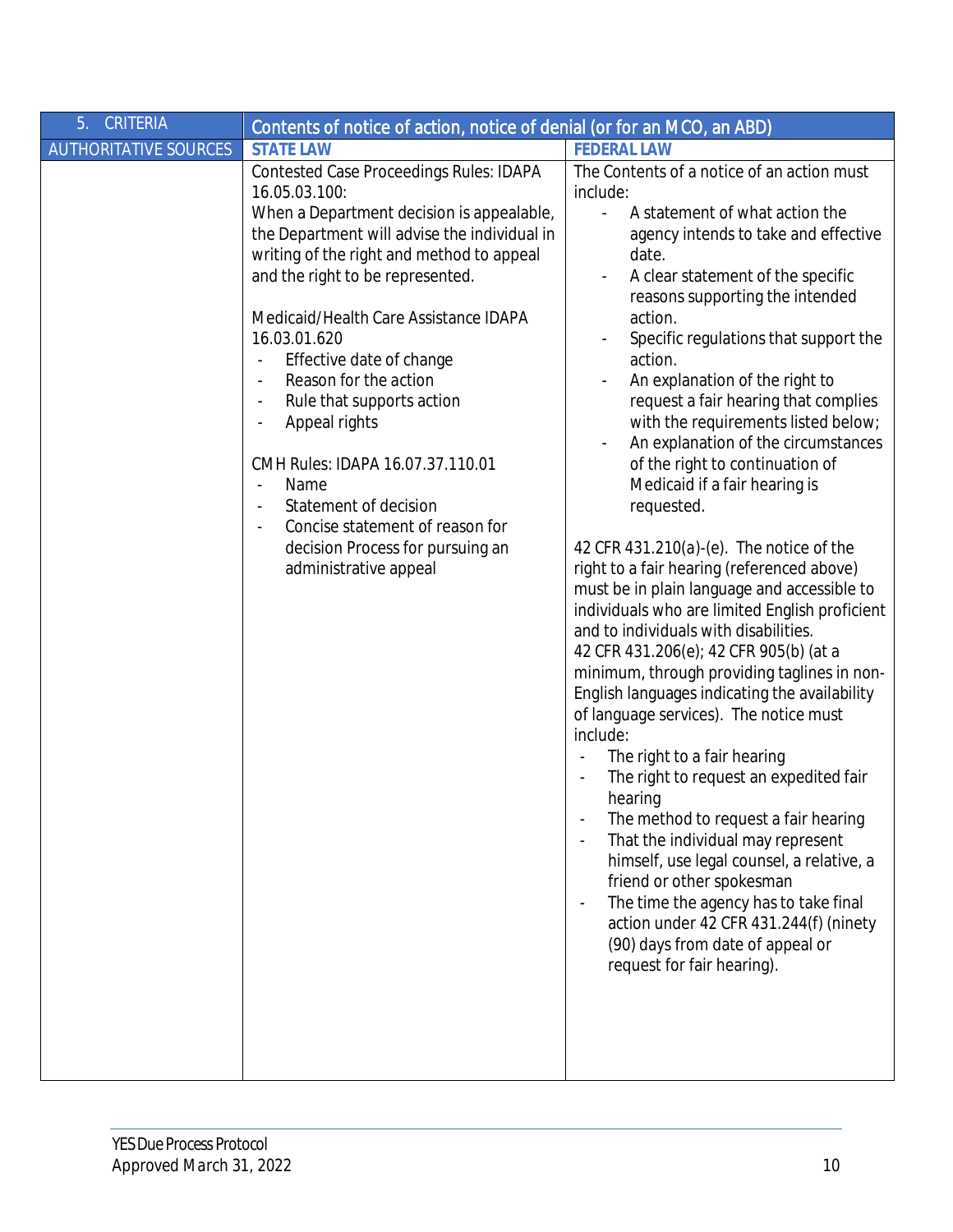|                      |                                                                                                                                                                                      | In addition to the above, when the IBHP                                           |
|----------------------|--------------------------------------------------------------------------------------------------------------------------------------------------------------------------------------|-----------------------------------------------------------------------------------|
|                      |                                                                                                                                                                                      | issues an ABD, it must include:                                                   |
|                      |                                                                                                                                                                                      | Right to access all documents,                                                    |
|                      |                                                                                                                                                                                      | records, info relevant to ABD,                                                    |
|                      |                                                                                                                                                                                      | including medical necessity criteria,                                             |
|                      |                                                                                                                                                                                      | and any processes, strategies, or                                                 |
|                      |                                                                                                                                                                                      | evidentiary standards used in                                                     |
|                      |                                                                                                                                                                                      | setting coverage limits                                                           |
|                      |                                                                                                                                                                                      | Right to request appeal (both                                                     |
|                      |                                                                                                                                                                                      | through the IBHP and State FHU)                                                   |
|                      |                                                                                                                                                                                      | Procedures for appeal                                                             |
|                      |                                                                                                                                                                                      | Procedures for expedited appeal                                                   |
|                      |                                                                                                                                                                                      | Right to have benefits continue                                                   |
|                      |                                                                                                                                                                                      | pending resolution of the appeal,                                                 |
|                      |                                                                                                                                                                                      | how to request that benefits be                                                   |
|                      |                                                                                                                                                                                      | continued, and the circumstances,                                                 |
|                      |                                                                                                                                                                                      | consistent with state policy, under                                               |
|                      |                                                                                                                                                                                      | which the enrollee may be required                                                |
|                      |                                                                                                                                                                                      | to pay the costs of these services. 42                                            |
|                      |                                                                                                                                                                                      | CFR 438.404(b)                                                                    |
|                      | SETTLEMENT AGREEMENT & IMPLEMENTATION PLANS                                                                                                                                          |                                                                                   |
|                      |                                                                                                                                                                                      | The action Defendants have taken/intend to take & legal authority for the action; |
|                      |                                                                                                                                                                                      | The rationale for the action including the written documentation consulted and    |
|                      | relied upon which supports the action;                                                                                                                                               |                                                                                   |
|                      | The right to file a request for a fair hearing;                                                                                                                                      |                                                                                   |
|                      | The specific timeline and procedure for applying for a fair hearing;                                                                                                                 |                                                                                   |
|                      | A summary of the fair hearing procedures and the citation to the rules                                                                                                               |                                                                                   |
|                      | governing fair hearing and the web address link to those procedures;                                                                                                                 |                                                                                   |
|                      | The right to have assistance with an appeal and contact information for                                                                                                              |                                                                                   |
|                      | family advocacy organizations;                                                                                                                                                       |                                                                                   |
|                      |                                                                                                                                                                                      | When an expedited resolution is available and how to request an expedited         |
|                      | resolution;                                                                                                                                                                          |                                                                                   |
|                      |                                                                                                                                                                                      | The right to have benefits continue, pending resolution of the appeal, how to     |
|                      | request benefits continue, and the circumstances under with the Class                                                                                                                |                                                                                   |
|                      | Member's family may be required to pay for the continued services; and                                                                                                               |                                                                                   |
|                      |                                                                                                                                                                                      | The option to engage in the YES complaint process, and a description of the       |
|                      | complaint process, including how to make a complaint.                                                                                                                                |                                                                                   |
|                      | Settlement Agreement, ¶ 45.                                                                                                                                                          |                                                                                   |
| AGREED UPON STANDARD | The Department will provide notice as required by State Rules, Federal Regulations, and                                                                                              |                                                                                   |
|                      | the Jeff D Settlement Agreement and Implementation Plans, and will require state                                                                                                     |                                                                                   |
|                      | contractors to comply with these requirements. Thus, the notice must include a concise<br>statement of the specific reasons supporting the intended action, the rules or regulations |                                                                                   |
|                      | that support the action, and a notice that the individual can represent himself, use legal                                                                                           |                                                                                   |
|                      | counsel, a relative, a friend or other spokesman. The notice will provide contact                                                                                                    |                                                                                   |
|                      | information for available resources, including the Department and family advocacy                                                                                                    |                                                                                   |
|                      | organizations, to assist in the appeal.                                                                                                                                              |                                                                                   |
|                      |                                                                                                                                                                                      |                                                                                   |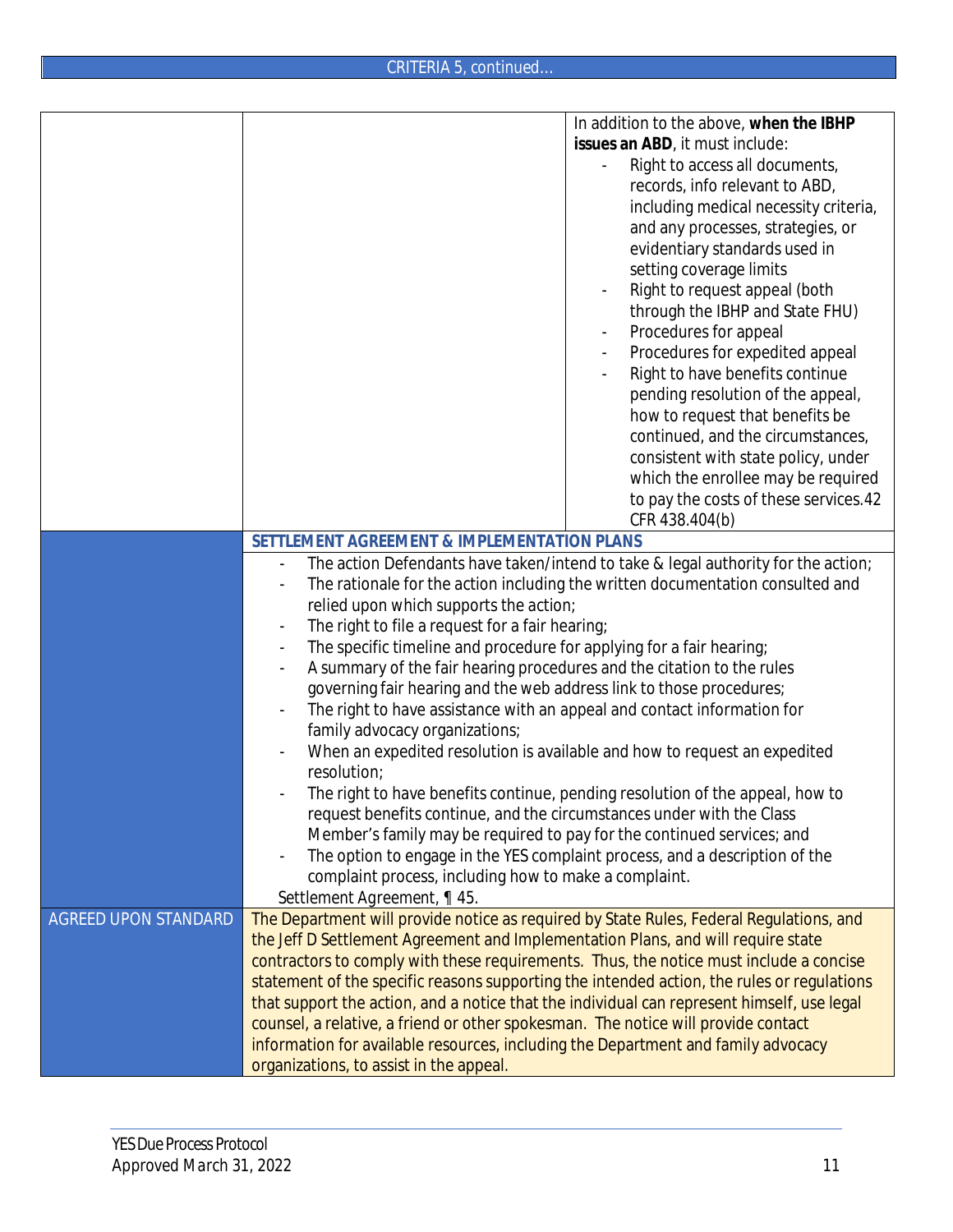<span id="page-11-0"></span>

| 6. CRITERIA                  | <b>Time for appeal</b>                                                                   |                                                                                    |  |
|------------------------------|------------------------------------------------------------------------------------------|------------------------------------------------------------------------------------|--|
| <b>AUTHORITATIVE SOURCES</b> | <b>STATE LAW</b>                                                                         | <b>FEDERAL LAW</b>                                                                 |  |
|                              | Unless otherwise provided by statute or                                                  | FOR DEPARTMENT DECISIONS:                                                          |  |
|                              | these rules, individuals who are aggrieved                                               | The state agency must have procedures to                                           |  |
|                              | by a Department decision have twenty-                                                    | allow a reasonable time, not exceeding                                             |  |
|                              | eight (28) days from the date the decision is                                            | ninety (90) days from date of notice to                                            |  |
|                              | mailed to file an appeal. An appeal is<br>considered filed when it is received by the    | request a hearing. 42 CFR 431.221(a)(1)(d)                                         |  |
|                              | Department or postmarked within the time                                                 | FOR IBHP DECISIONS:                                                                |  |
|                              | limits provided in the decision notice, or in                                            | The member has sixty (60) days from the                                            |  |
|                              | these rules.                                                                             | date of an IBHP ABD to appeal to the IBHP.                                         |  |
|                              | IDAPA 16.05.03.101.02                                                                    | 42 CFR 438.402(c)(2); 438.408(f)                                                   |  |
|                              |                                                                                          |                                                                                    |  |
|                              | A determination that an individual is not                                                | The IBHP must generally resolve the appeal                                         |  |
|                              | eligible for Medicaid issued by the<br>Department's Division of Welfare, is              | within thirty (30) days. 42 CFR<br>438.408(b)(2).                                  |  |
|                              | appealable within thirty (30) days from the                                              |                                                                                    |  |
|                              | date the decision is mailed. IDAPA                                                       | Then, only if the individual receives notice                                       |  |
|                              | 16.05.03.201                                                                             | that the IBHP is upholding the ABD (or if the                                      |  |
|                              |                                                                                          | MCO failed to comply with timelines), the                                          |  |
|                              |                                                                                          | federal regulations allow ninety to one                                            |  |
|                              |                                                                                          | hundred twenty (90 - 120) calendar days to                                         |  |
|                              |                                                                                          | request a State fair hearing. 42 CFR<br>438.408(f)                                 |  |
|                              |                                                                                          |                                                                                    |  |
|                              | SETTLEMENT AGREEMENT & IMPLEMENTATION PLANS                                              |                                                                                    |  |
|                              | Settlement Agreement is silent on timing; Implementation Plan and Implementation         |                                                                                    |  |
|                              | Assurance Plan require compliance with federal and state law. Implementation Plan 5.A.3; |                                                                                    |  |
|                              | Implementation Assurance Plan E.1.                                                       |                                                                                    |  |
| AGREED UPON STANDARD         | Department and the MCO must have procedures to assist in submission of requests for a    |                                                                                    |  |
|                              | fair hearing via a website, telephone, and other electronic methods.                     |                                                                                    |  |
|                              |                                                                                          | An appellant has twenty-eight (28) days from the date a Department decision (for   |  |
|                              | example an EPSDT determination) is mailed to request a fair hearing.                     |                                                                                    |  |
|                              |                                                                                          | An appellant has sixty (60) days from the date of an ABD by the IBHP to appeal the |  |
|                              |                                                                                          | decision to the IBHP. If the IBHP upholds the ABD, the appellant has ninety to one |  |
|                              | hundred twenty (90 - 120) days to request a state fair hearing.                          |                                                                                    |  |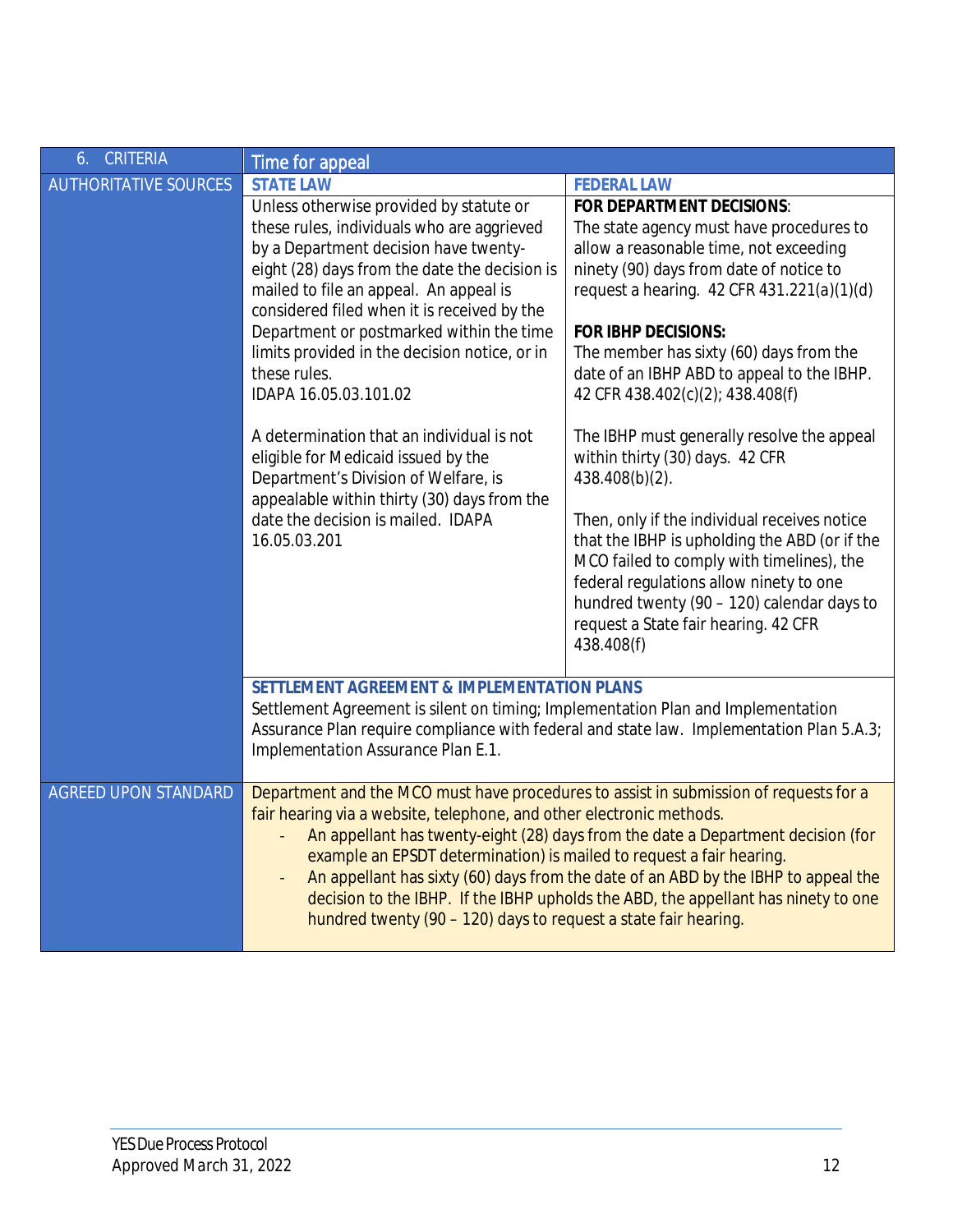<span id="page-12-0"></span>

| 7. CRITERIA                  | <b>Where appealed</b>                                                                                                                                                                                                                                      |                                                                                             |
|------------------------------|------------------------------------------------------------------------------------------------------------------------------------------------------------------------------------------------------------------------------------------------------------|---------------------------------------------------------------------------------------------|
| <b>AUTHORITATIVE SOURCES</b> | <b>STATE LAW</b>                                                                                                                                                                                                                                           | <b>FEDERAL LAW</b>                                                                          |
|                              | Department decisions are appealed to Fair                                                                                                                                                                                                                  | First level of appeal to MCO, then to state                                                 |
|                              | Hearing Unit, IDAPA 16.05.03.302.01,                                                                                                                                                                                                                       | <b>FHU</b>                                                                                  |
|                              | unless resolved without a hearing per<br>Criteria 9 below.                                                                                                                                                                                                 | 42 CFR 438.402 through 438.408                                                              |
|                              | For services delivered by MCO/MCE – first<br>utilize the complaint, grievance, appeal<br>process provided by MCO<br>IDAPA 16.05.03.302.02; IDAPA<br>16.03.09.711                                                                                           |                                                                                             |
|                              |                                                                                                                                                                                                                                                            |                                                                                             |
|                              | SETTLEMENT AGREEMENT & IMPLEMENTATION PLANS<br>Settlement Agreement does not specifically address. Implementation plan requires an<br>arrangement with the Idaho Attorney General's Office or private hearing officers as<br>Implementation Plan, 5.A.3.f. | applicable to process administrative hearing requests related to YES services and supports. |
| AGREED UPON STANDARD         | Decisions made by an MCO (e.g., the IBHP) must first be appealed to the MCO.<br>Department decisions and upheld MCO ABDs are appealed to the Department and fair<br>hearings are held within the Fair Hearings Unit of the Office of the Attorney General. |                                                                                             |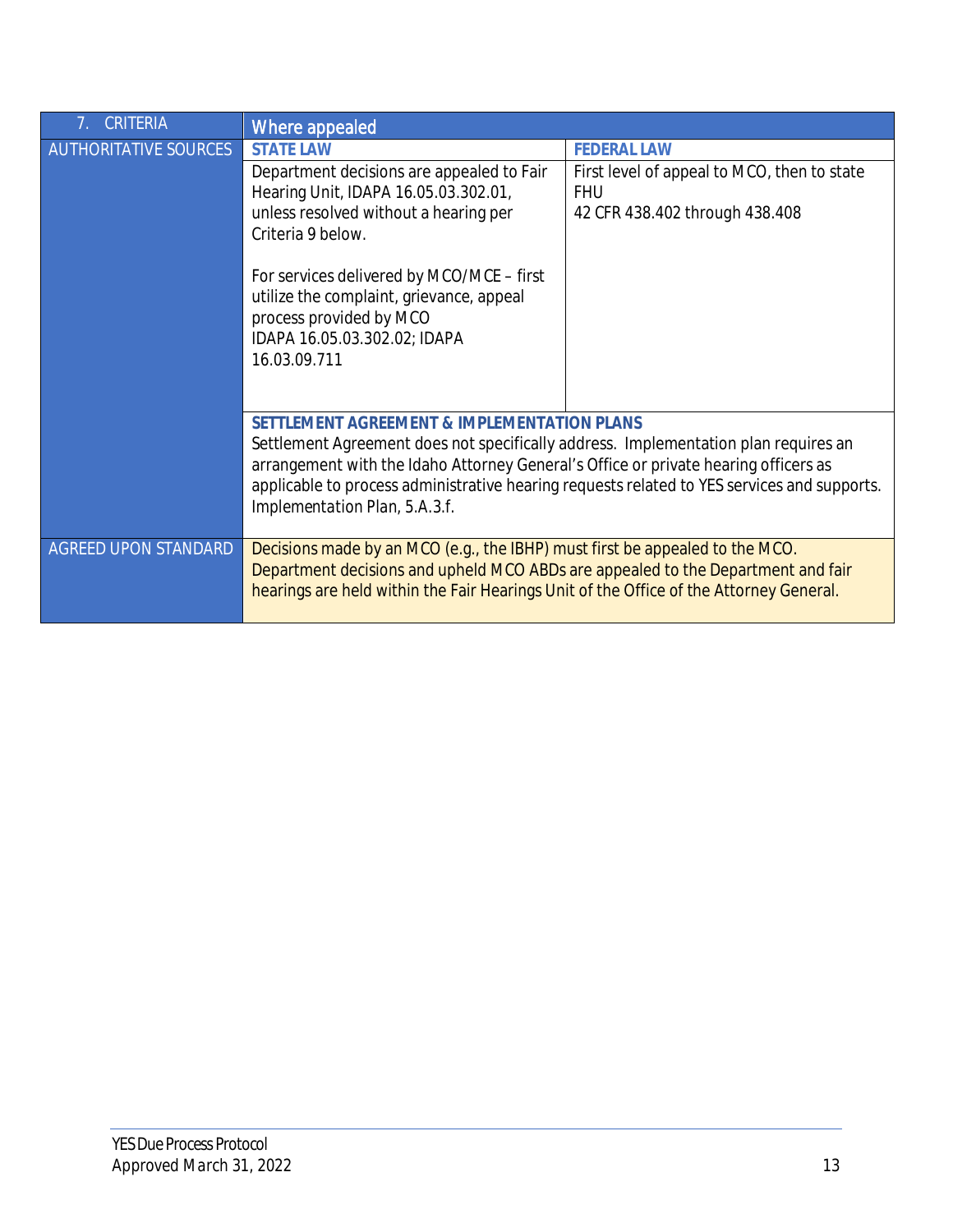<span id="page-13-0"></span>

| 8. CRITERIA                  | <b>Request for hearing</b>                                                                                                                                                        |                                                                                             |  |
|------------------------------|-----------------------------------------------------------------------------------------------------------------------------------------------------------------------------------|---------------------------------------------------------------------------------------------|--|
| <b>AUTHORITATIVE SOURCES</b> | <b>STATE LAW</b>                                                                                                                                                                  | <b>FEDERAL LAW</b>                                                                          |  |
|                              | Appeals of Department decisions must be                                                                                                                                           | The agency must have procedures to                                                          |  |
|                              | filed in writing and state the appellant's                                                                                                                                        | request for a fair hearing by website,                                                      |  |
|                              | name, address, and phone number, and the                                                                                                                                          | telephone, mail, in person, or through other                                                |  |
|                              | remedy requested, unless otherwise                                                                                                                                                | commonly available electronic means. 42                                                     |  |
|                              | provided in these rules. Appeals should be                                                                                                                                        | CFR 431.221(a)(1); 42 CFR 435.907(a)                                                        |  |
|                              | accompanied by a copy of the decision                                                                                                                                             |                                                                                             |  |
|                              | notice that is the subject of the appeal and                                                                                                                                      |                                                                                             |  |
|                              | state the reason for disagreement with the<br>Department's action. * * * An appeal is                                                                                             | The agency may not limit or interfere with<br>the individual's ability to request a hearing |  |
|                              | filed when it is received by the Department                                                                                                                                       | and may assist the applicant or beneficiary                                                 |  |
|                              | or postmarked within the time limits                                                                                                                                              | in submitting and processing his request                                                    |  |
|                              | provided in the decision notice, or in these                                                                                                                                      | 42 CFR 431.221(b), (c)                                                                      |  |
|                              | rules. IDAPA 16.05.03.101.02                                                                                                                                                      |                                                                                             |  |
|                              |                                                                                                                                                                                   |                                                                                             |  |
|                              | For Medicaid eligibility decisions made by                                                                                                                                        |                                                                                             |  |
|                              | the Division of Welfare (for YES class                                                                                                                                            |                                                                                             |  |
|                              | members this would include a decision                                                                                                                                             |                                                                                             |  |
|                              | regarding Medicaid eligibility under IDAPA                                                                                                                                        |                                                                                             |  |
|                              | 16.03.01.100.02) see timelines set out in                                                                                                                                         |                                                                                             |  |
|                              | IDAPA 16.05.03.201 (thirty (30) days from<br>date the decision was mailed and methods                                                                                             |                                                                                             |  |
|                              | for filing appeal at IDAPA 16.05.03.200.02                                                                                                                                        |                                                                                             |  |
|                              | (via website, telephone, mail, in person and                                                                                                                                      |                                                                                             |  |
|                              | other electronic means).                                                                                                                                                          |                                                                                             |  |
|                              | SETTLEMENT AGREEMENT & IMPLEMENTATION PLANS                                                                                                                                       |                                                                                             |  |
|                              | Settlement Agreement is silent; Implementation Plan and Implementation Assurance Plan                                                                                             |                                                                                             |  |
|                              | require compliance with federal and state law. Implementation Plan 5.A.3;                                                                                                         |                                                                                             |  |
|                              | Implementation Assurance Plan E.1.                                                                                                                                                |                                                                                             |  |
|                              |                                                                                                                                                                                   |                                                                                             |  |
| <b>AGREED UPON STANDARD</b>  | Appeals of Medicaid decisions (including eligibility) may be requested by telephone,<br>internet website, mail, in person, and other commonly available electronic means, such as |                                                                                             |  |
|                              | fax or email.                                                                                                                                                                     |                                                                                             |  |
|                              |                                                                                                                                                                                   |                                                                                             |  |
|                              | Rules do not require submission of supporting documentation when an appeal is filed.                                                                                              |                                                                                             |  |
|                              | A copy of notice of denial/ABD is not necessary to preserve the appeal.                                                                                                           |                                                                                             |  |
|                              |                                                                                                                                                                                   |                                                                                             |  |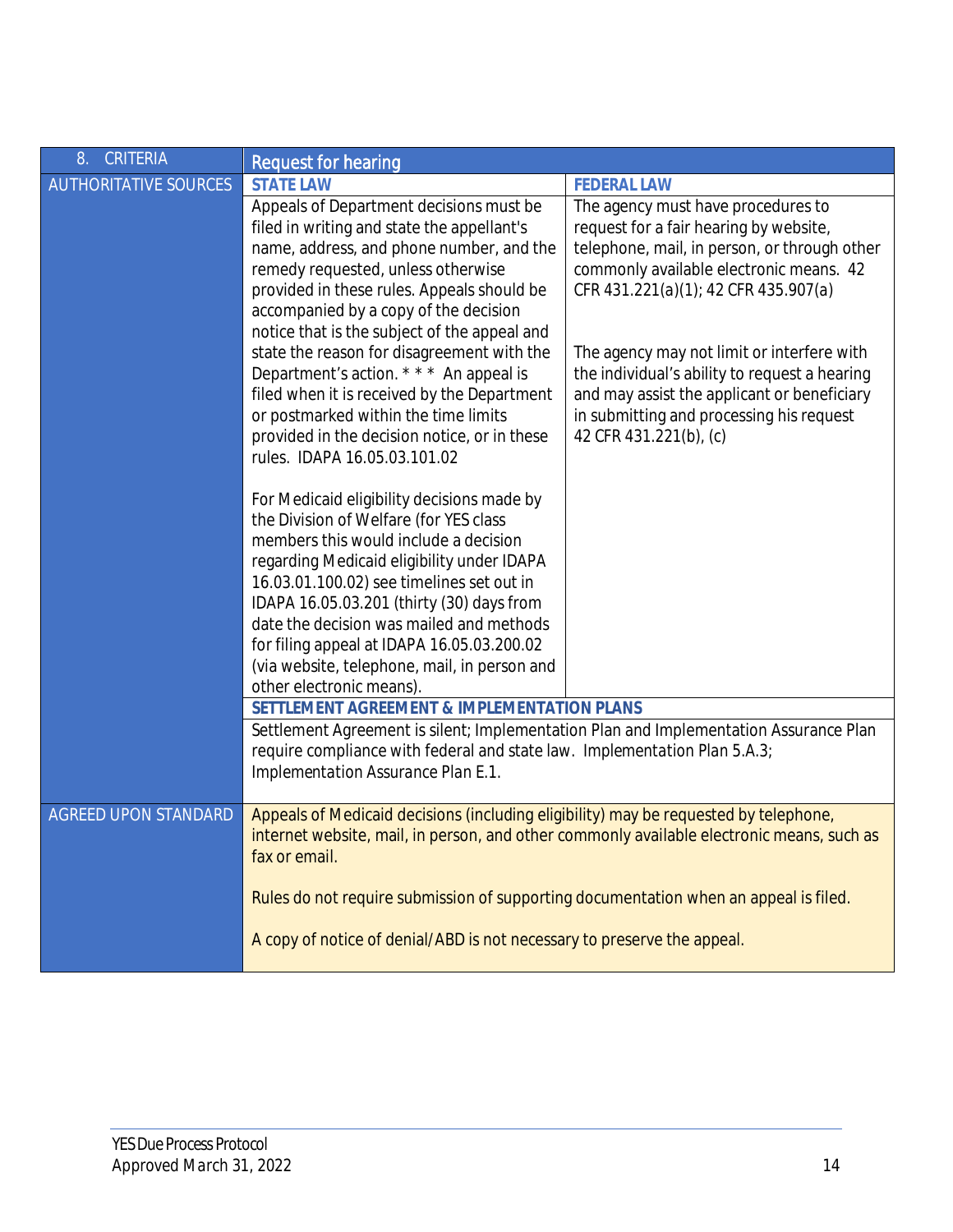<span id="page-14-0"></span>

| CRITERIA<br>9.               | <b>Denial or Dismissal of Request for Hearing</b>                                                                                                                                        |                                                                                             |
|------------------------------|------------------------------------------------------------------------------------------------------------------------------------------------------------------------------------------|---------------------------------------------------------------------------------------------|
| <b>AUTHORITATIVE SOURCES</b> | <b>STATE LAW</b>                                                                                                                                                                         | <b>FEDERAL LAW</b>                                                                          |
|                              | Resolved without a hearing by stipulation,                                                                                                                                               | The applicant or beneficiary withdraws the                                                  |
|                              | settlement, motion to dismiss, summary<br>judgment, default, withdrawal, or for lack                                                                                                     | request; or<br>The applicant fails to appear at a scheduled                                 |
|                              | of jurisdiction. IDAPA 16.05.03.105                                                                                                                                                      | hearing without good cause.                                                                 |
|                              | Medicaid sometimes attempts to settle                                                                                                                                                    | 42 CFR 431.223(a) & (b)                                                                     |
|                              | appeals prior to sending them to the Fair                                                                                                                                                |                                                                                             |
|                              | Hearings Unit for hearing; this is usually                                                                                                                                               |                                                                                             |
|                              | referred to as an "informal review" and can                                                                                                                                              |                                                                                             |
|                              | lead to dismissal of the appeal with the                                                                                                                                                 |                                                                                             |
|                              | agreement of the participant appellant.                                                                                                                                                  |                                                                                             |
|                              | Dismissal for failure to timely file appeal.                                                                                                                                             |                                                                                             |
|                              | IDAPA 16.05.03.105                                                                                                                                                                       |                                                                                             |
|                              | Default for failure to appear at a scheduled                                                                                                                                             |                                                                                             |
|                              | hearing. IDAPA 16.05.03.106                                                                                                                                                              |                                                                                             |
|                              | Except that, for Medicaid or<br>Division of Welfare cases (which                                                                                                                         |                                                                                             |
|                              | would include Medicaid eligibility                                                                                                                                                       |                                                                                             |
|                              | determinations for YES class                                                                                                                                                             |                                                                                             |
|                              | members), a prehearing                                                                                                                                                                   |                                                                                             |
|                              | conference is optional, and a                                                                                                                                                            |                                                                                             |
|                              | default order cannot be entered for                                                                                                                                                      |                                                                                             |
|                              | failure to appear. IDAPA<br>16.05.03.103.02                                                                                                                                              |                                                                                             |
|                              |                                                                                                                                                                                          |                                                                                             |
|                              | The Hearing Officer must set aside the                                                                                                                                                   |                                                                                             |
|                              | default if, within fourteen (14) days of the                                                                                                                                             |                                                                                             |
|                              | date of mailing, the party in default submits                                                                                                                                            |                                                                                             |
|                              | a written explanation for not appearing,<br>which the hearing officer finds substantial                                                                                                  |                                                                                             |
|                              | and reasonable. IDAPA 16.05.03.106                                                                                                                                                       |                                                                                             |
|                              | SETTLEMENT AGREEMENT & IMPLEMENTATION PLANS                                                                                                                                              |                                                                                             |
|                              | Silent on this issue.                                                                                                                                                                    |                                                                                             |
| <b>AGREED UPON STANDARD</b>  | A fair hearing will not occur if the Department and the appellant stipulate or settle the                                                                                                |                                                                                             |
|                              |                                                                                                                                                                                          | dispute, or if the appellant withdraws the appeal. The Hearings Officer may also dismiss an |
|                              | appeal if it finds there is no issue of material fact after a motion for summary judgment, if                                                                                            |                                                                                             |
|                              | the FHU lacks jurisdiction. If either the appellant or the Department fails to appear at an                                                                                              |                                                                                             |
|                              | evidentiary hearing the Hearings Officer will find the non-appearing party in default. The<br>defaulted party will need to contact the Fair Hearings Unit to explain why they missed the |                                                                                             |
|                              | hearing. The concept of "good" or "substantial or reasonable" cause should be explained                                                                                                  |                                                                                             |
|                              | in a way that lay persons understand in order to meet the requirement.                                                                                                                   |                                                                                             |
|                              |                                                                                                                                                                                          |                                                                                             |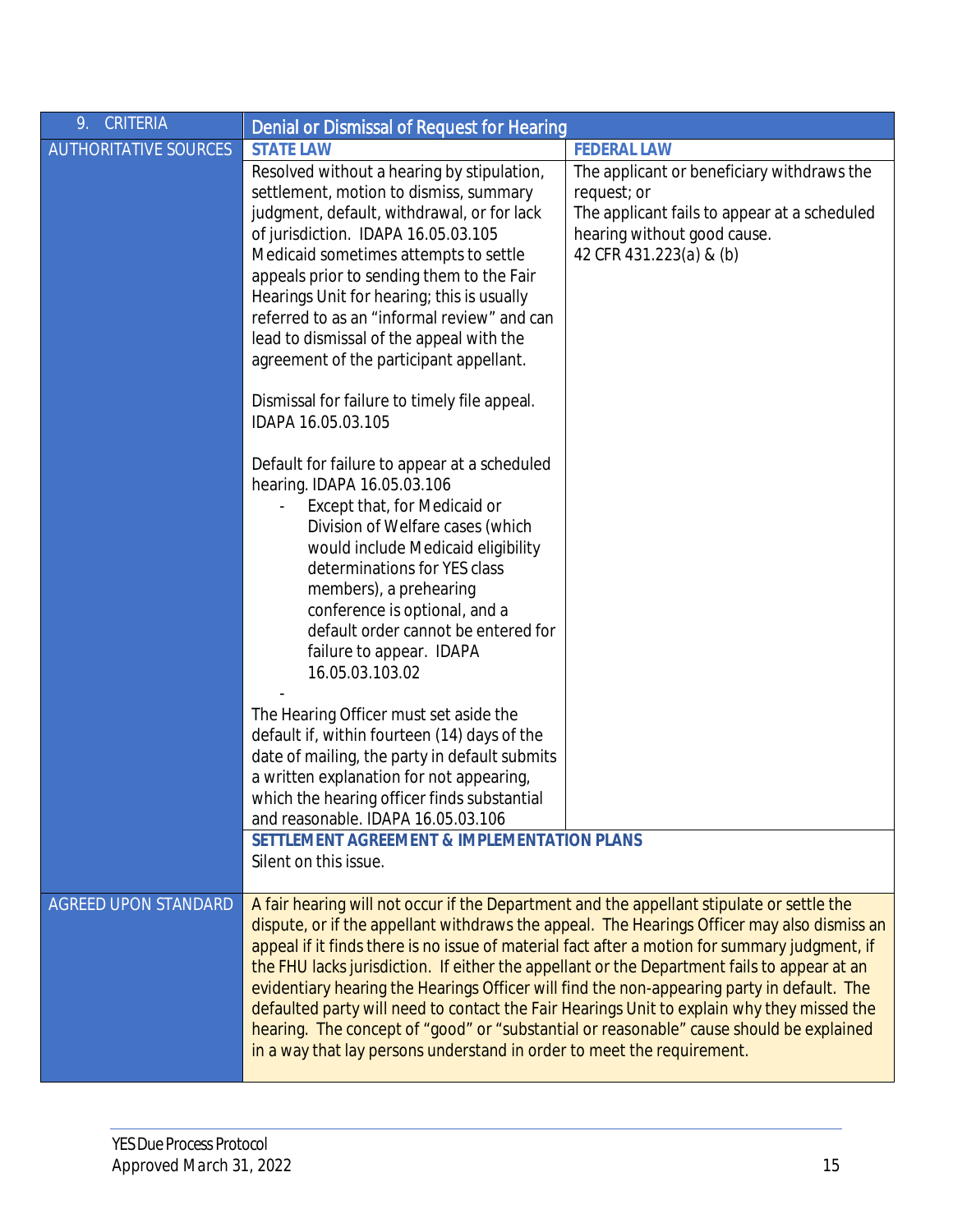<span id="page-15-0"></span>

| 10. CRITERIA                 | <b>Right to Expedited Hearing</b>                                                                                                                                                                                                                                                                                                      |                                                                                                                                                                                                                                                                                                                                                                                                                                                                                                                                                                                                                                                                                                                                                                                                                                                               |
|------------------------------|----------------------------------------------------------------------------------------------------------------------------------------------------------------------------------------------------------------------------------------------------------------------------------------------------------------------------------------|---------------------------------------------------------------------------------------------------------------------------------------------------------------------------------------------------------------------------------------------------------------------------------------------------------------------------------------------------------------------------------------------------------------------------------------------------------------------------------------------------------------------------------------------------------------------------------------------------------------------------------------------------------------------------------------------------------------------------------------------------------------------------------------------------------------------------------------------------------------|
| <b>AUTHORITATIVE SOURCES</b> | <b>STATE LAW</b><br>Medicaid recipients, IDAPA<br>16.05.03.302.03, and non-Medicaid eligible<br>YES individuals, IDAPA 16.05.03.751.04 can<br>request expedited fair hearing in<br>accordance with the procedures in 42 CFR<br>431 and 438.                                                                                            | <b>FEDERAL LAW</b><br>The Department must establish an<br>expedited fair hearing process for appeals if<br>the standard appeal period for a hearing<br>could "jeopardize the individual's life, health<br>or ability to attain, maintain, or regain<br>maximum function."<br>42 CFR 431.224(a)(1)<br>The Department must take final<br>administrative action within ninety (90) days<br>from the receipt of the request for appeal.<br>42 CFR 431.224(a)(2); 42 CFR 431.244(f)(1)<br>The Department must notify the individual,<br>orally or through electronic means, if the<br>expedited request is granted or denied as<br>soon as possible. An oral notification must<br>be followed by written notice which may be<br>through electronic means.<br>42 CFR 431.224(b)<br>In the MCO context the risk of jeopardy<br>must be "serious"). 42 CFR 438.410(a) |
|                              | SETTLEMENT AGREEMENT & IMPLEMENTATION PLANS<br>Written notice must include information about when an expedited resolution is available<br>Plan and Implementation Assurance Plan require compliance with state and federal law<br>and the Settlement Agreement. Implementation Plan 5.A.3.b.; Implementation Assurance<br>Plan, E.1.b. | and how to request an expedited resolution. Settlement Agreement $\eta$ 45. Implementation                                                                                                                                                                                                                                                                                                                                                                                                                                                                                                                                                                                                                                                                                                                                                                    |
| <b>AGREED UPON STANDARD</b>  | The Department will comply with the requirements for expedited appeals in the federal<br>Regulations under the Federal Law column.                                                                                                                                                                                                     |                                                                                                                                                                                                                                                                                                                                                                                                                                                                                                                                                                                                                                                                                                                                                                                                                                                               |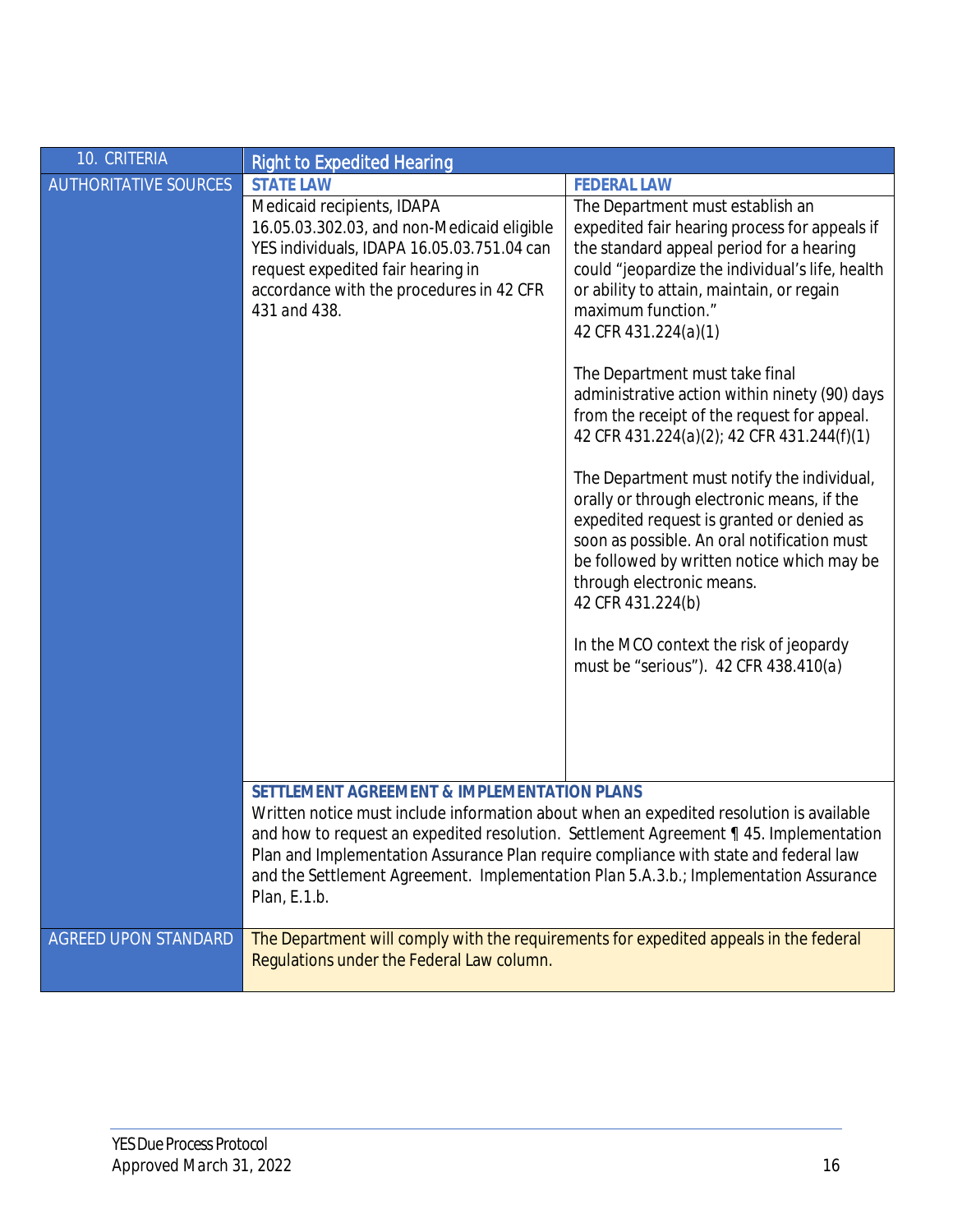<span id="page-16-0"></span>

| 11. CRITERIA                 | Continuation and Reinstatement of Benefits while Appeal is Pending                    |                                                                                  |
|------------------------------|---------------------------------------------------------------------------------------|----------------------------------------------------------------------------------|
| <b>AUTHORITATIVE SOURCES</b> | <b>STATE LAW</b>                                                                      | <b>FEDERAL LAW</b>                                                               |
|                              | IDAPA 16.03.01.100.03. Right to Request                                               | If an individual requests a fair hearing before                                  |
|                              | Reinstatement of Benefits. Any participant                                            | the date of action, the agency may not                                           |
|                              | has the right to request reinstatement of                                             | terminate or reduce services until a decision                                    |
|                              | benefits until a hearing decision is made if                                          | is rendered unless the sole issue is Federal                                     |
|                              | the request for the reinstatement is made                                             | or State law or policy or if the agency                                          |
|                              | before the effective date of the action                                               | informs the individual in writing that                                           |
|                              | taken on the notice of decision.                                                      | services are to be terminated or reduced                                         |
|                              | Reinstatement pending a hearing decision                                              | pending the hearing decision.                                                    |
|                              | is not provided in the case of an application<br>denied because an individual did not | 42 CFR 431.230(a)(1)(2)                                                          |
|                              | provide citizenship or identity                                                       | The Department may reinstate benefits if a                                       |
|                              | documentation during a reasonable                                                     | request for hearing is made not more than                                        |
|                              | opportunity period allowed by the                                                     | ten (10) days after the date of action.                                          |
|                              | Department.                                                                           | 42 CFR 431.231(a)                                                                |
|                              |                                                                                       |                                                                                  |
|                              |                                                                                       | The reinstatement will continue until a                                          |
|                              |                                                                                       | decision is rendered unless the sole issue is                                    |
|                              |                                                                                       | one of Federal or State law or policy.<br>42 CFR 431.231(b)                      |
|                              |                                                                                       |                                                                                  |
|                              |                                                                                       | The Department must reinstate and                                                |
|                              |                                                                                       | continue services until a decision is made                                       |
|                              |                                                                                       | after a hearing if:                                                              |
|                              |                                                                                       | (1) Action is taken without advanced notice                                      |
|                              |                                                                                       | under 42 CFR 431.211 or 214.                                                     |
|                              |                                                                                       | (2) A request for a hearing is made within                                       |
|                              |                                                                                       | ten (10) days from the date the individual                                       |
|                              |                                                                                       | receives the notice of action.                                                   |
|                              |                                                                                       | 42 CFR 431.231(c)                                                                |
|                              |                                                                                       |                                                                                  |
|                              |                                                                                       | If the mailed notice of action is returned and                                   |
|                              |                                                                                       | unforwardable, any discontinued service<br>must be reinstated if the whereabouts |
|                              |                                                                                       | become known during the time of eligibility                                      |
|                              |                                                                                       | for services.                                                                    |
|                              |                                                                                       | 42 CFR 431.231(d)                                                                |
|                              |                                                                                       |                                                                                  |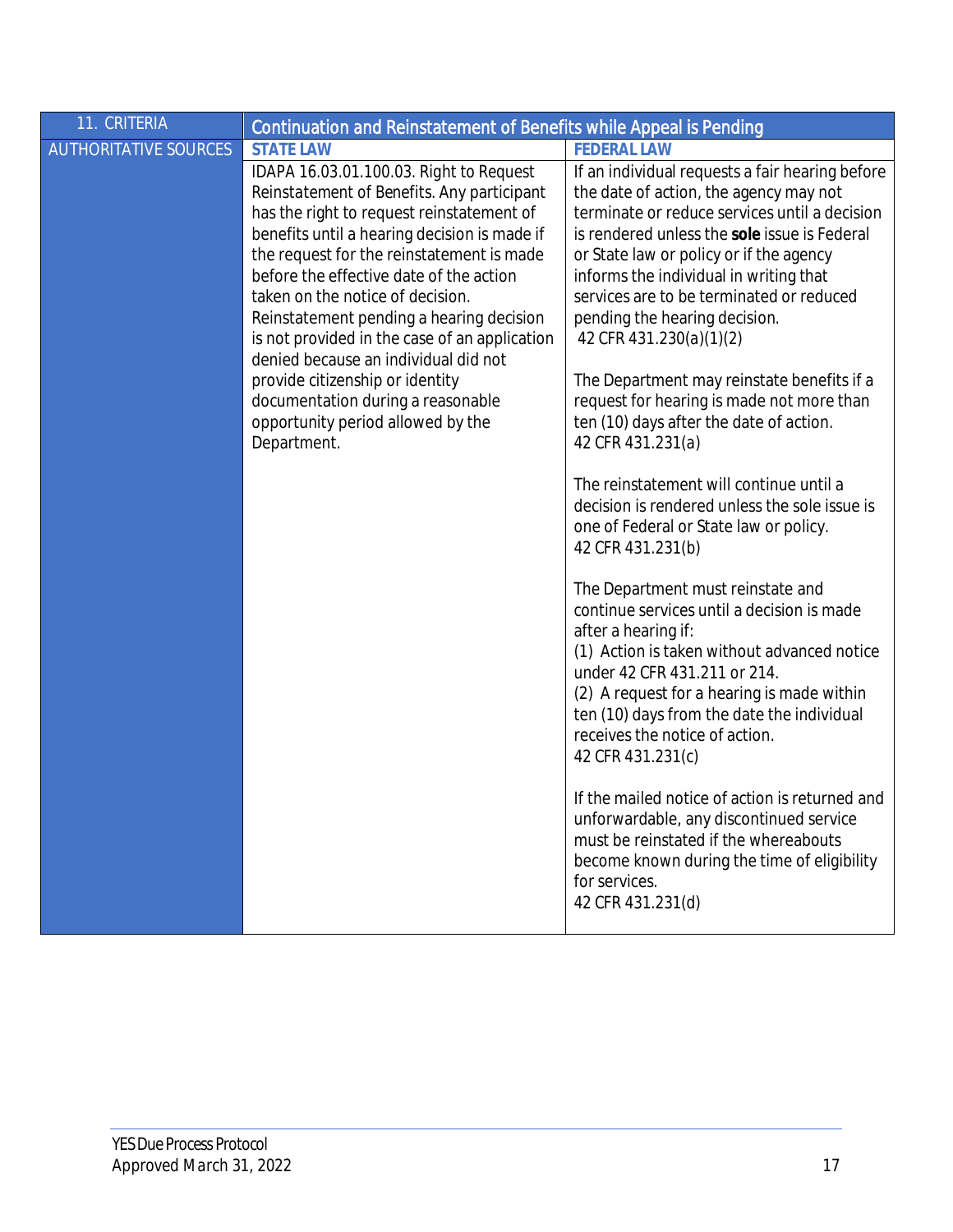|                             |                                                                                                                                                                                                                                                                                                                                                                                                                                                                                                                                                                          | A similar process is allowed if an MCO is<br>providing the service so long as the enrollee<br>files a timely request for an appeal; the<br>appeal involves the termination, suspension,<br>or reduction of previously authorized<br>services that were ordered by an authorized<br>provider; the period covered by the original<br>authorization has not expired, and the<br>enrollee timely files for continuation of<br>benefits.<br>42 CFR 438.420(b)<br>If the resolution of the appeal is adverse to<br>the individual, continued benefits may be<br>recovered by the agency or MCO.<br>42 CFR 431.230(b); 42 CFR 438.420(d) |
|-----------------------------|--------------------------------------------------------------------------------------------------------------------------------------------------------------------------------------------------------------------------------------------------------------------------------------------------------------------------------------------------------------------------------------------------------------------------------------------------------------------------------------------------------------------------------------------------------------------------|-----------------------------------------------------------------------------------------------------------------------------------------------------------------------------------------------------------------------------------------------------------------------------------------------------------------------------------------------------------------------------------------------------------------------------------------------------------------------------------------------------------------------------------------------------------------------------------------------------------------------------------|
|                             | SETTLEMENT AGREEMENT & IMPLEMENTATION PLANS<br>Written notice must include an explanation of the right to have benefits continue,<br>pending resolution of the appeal, how to request benefits continue, and the<br>circumstances under with the Class Member's family may be required to pay for the<br>continued services.<br>Settlement Agreement ¶45(h). Implementation Plan and Implementation Assurance<br>Plan require compliance with state and federal law and the Settlement Agreement.<br>Implementation Plan 5.A.3.b.; Implementation Assurance Plan, E.1.b. |                                                                                                                                                                                                                                                                                                                                                                                                                                                                                                                                                                                                                                   |
| <b>AGREED UPON STANDARD</b> | All Jeff D class members have the right to request continuation of benefits during the<br>pendency of an appeal. All Jeff D class members have a right to request reinstatement of<br>benefits until a hearing decision is made if the request for the reinstatement is made<br>under Federal Law. If the resolution of the appeal is adverse to the class member, the cost<br>of continued benefits may be recovered by the agency or MCO.                                                                                                                              | before the effective date of the action taken or if the mail notice was returned as provided                                                                                                                                                                                                                                                                                                                                                                                                                                                                                                                                      |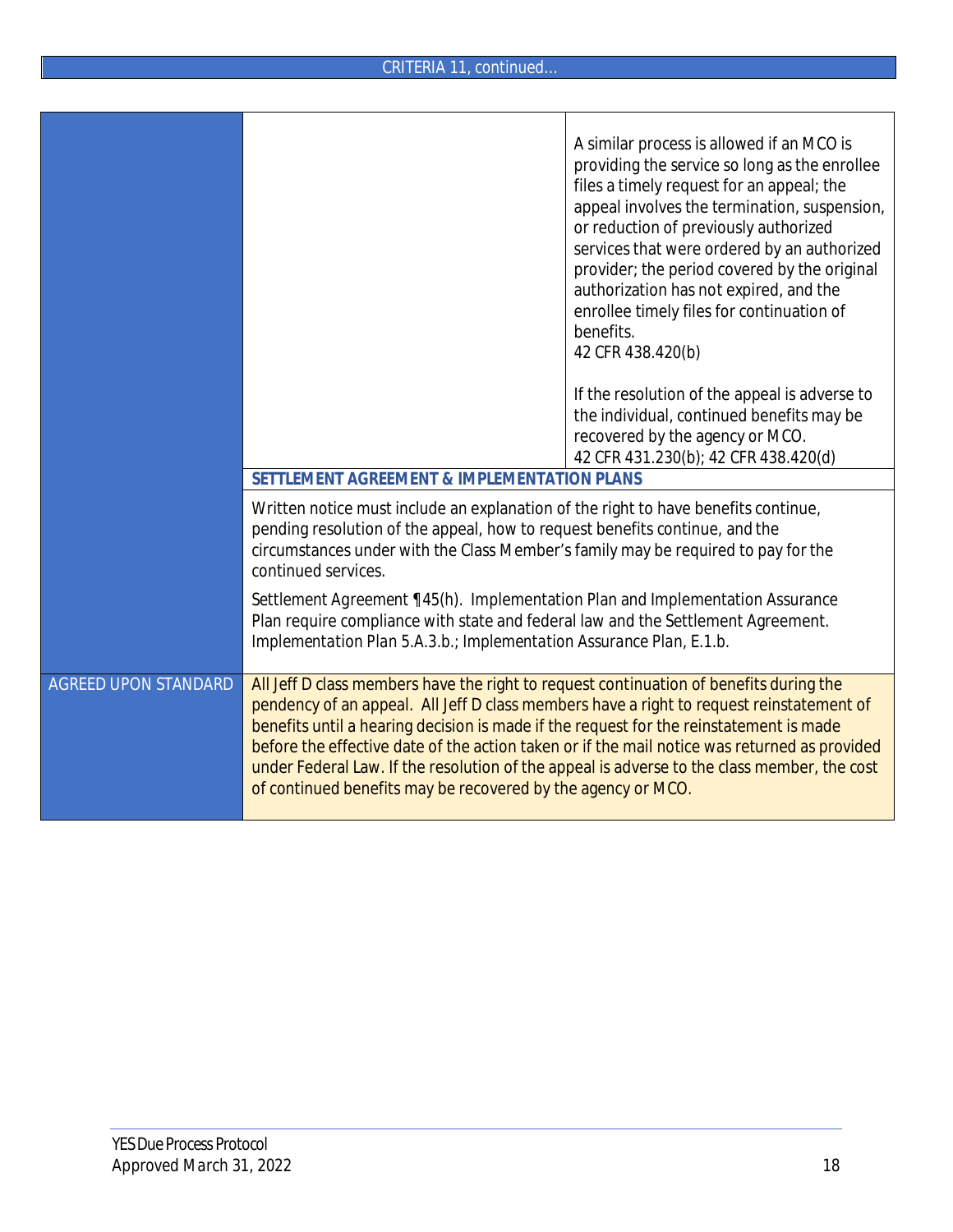<span id="page-18-0"></span>

| 12. CRITERIA                 | <b>Notice of the Fair Hearing</b>                                                                                                                                                        |                                                                                             |
|------------------------------|------------------------------------------------------------------------------------------------------------------------------------------------------------------------------------------|---------------------------------------------------------------------------------------------|
| <b>AUTHORITATIVE SOURCES</b> | <b>STATE LAW</b>                                                                                                                                                                         | <b>FEDERAL LAW</b>                                                                          |
|                              | Notice of hearing must be provided at least                                                                                                                                              | All hearings shall be conducted:                                                            |
|                              | ten (10) days in advance of hearing. Notice                                                                                                                                              | At a reasonable time, date, and place;                                                      |
|                              | must provide:                                                                                                                                                                            | After adequate notice of the hearing;                                                       |
|                              | Time, place and nature of the                                                                                                                                                            | 42 CFR 431.240(a)(1) & (2)                                                                  |
|                              | hearing                                                                                                                                                                                  |                                                                                             |
|                              | Statement of legal authority for the                                                                                                                                                     |                                                                                             |
|                              | hearing<br>Particular sections of any applicable                                                                                                                                         |                                                                                             |
|                              | statutes or rules involved                                                                                                                                                               |                                                                                             |
|                              | Issues involved                                                                                                                                                                          |                                                                                             |
|                              | The right to be represented by an                                                                                                                                                        |                                                                                             |
|                              | attorney or non-attorney.                                                                                                                                                                |                                                                                             |
|                              | How and when documents for the                                                                                                                                                           |                                                                                             |
|                              | hearing will be provided to all                                                                                                                                                          |                                                                                             |
|                              | parties                                                                                                                                                                                  |                                                                                             |
|                              | IDAPA 16.05.03.102; 16.05.03.123                                                                                                                                                         |                                                                                             |
|                              |                                                                                                                                                                                          |                                                                                             |
|                              |                                                                                                                                                                                          |                                                                                             |
|                              | The notice also includes the right to<br>request a pre-hearing conference.                                                                                                               |                                                                                             |
|                              | SETTLEMENT AGREEMENT & IMPLEMENTATION PLANS                                                                                                                                              |                                                                                             |
|                              |                                                                                                                                                                                          |                                                                                             |
|                              | Settlement Agreement does not specifically address the notice of hearing after the                                                                                                       |                                                                                             |
|                              | appeal has been filed, but requires inclusion, in the original notice, of a summary of the<br>fair hearing procedures, citation to the rules governing fair hearing, and the web address |                                                                                             |
|                              | link to those procedures. Settlement Agreement ¶45(e). Implementation Plan and                                                                                                           |                                                                                             |
|                              | Implementation Assurance Plan require compliance with state and federal law and the                                                                                                      |                                                                                             |
|                              | Settlement Agreement. Implementation Plan 5.A.3.b.; Implementation Assurance Plan,                                                                                                       |                                                                                             |
|                              | E. 1.b.                                                                                                                                                                                  |                                                                                             |
|                              |                                                                                                                                                                                          |                                                                                             |
| <b>AGREED UPON STANDARD</b>  | The notice of hearing shall provide all the required information under State Law, including                                                                                              |                                                                                             |
|                              |                                                                                                                                                                                          | references to State Rules and applicable Federal Regulations. The notice shall provide that |
|                              | the individual can request to continue the hearing to a later date if needed.                                                                                                            |                                                                                             |
|                              |                                                                                                                                                                                          |                                                                                             |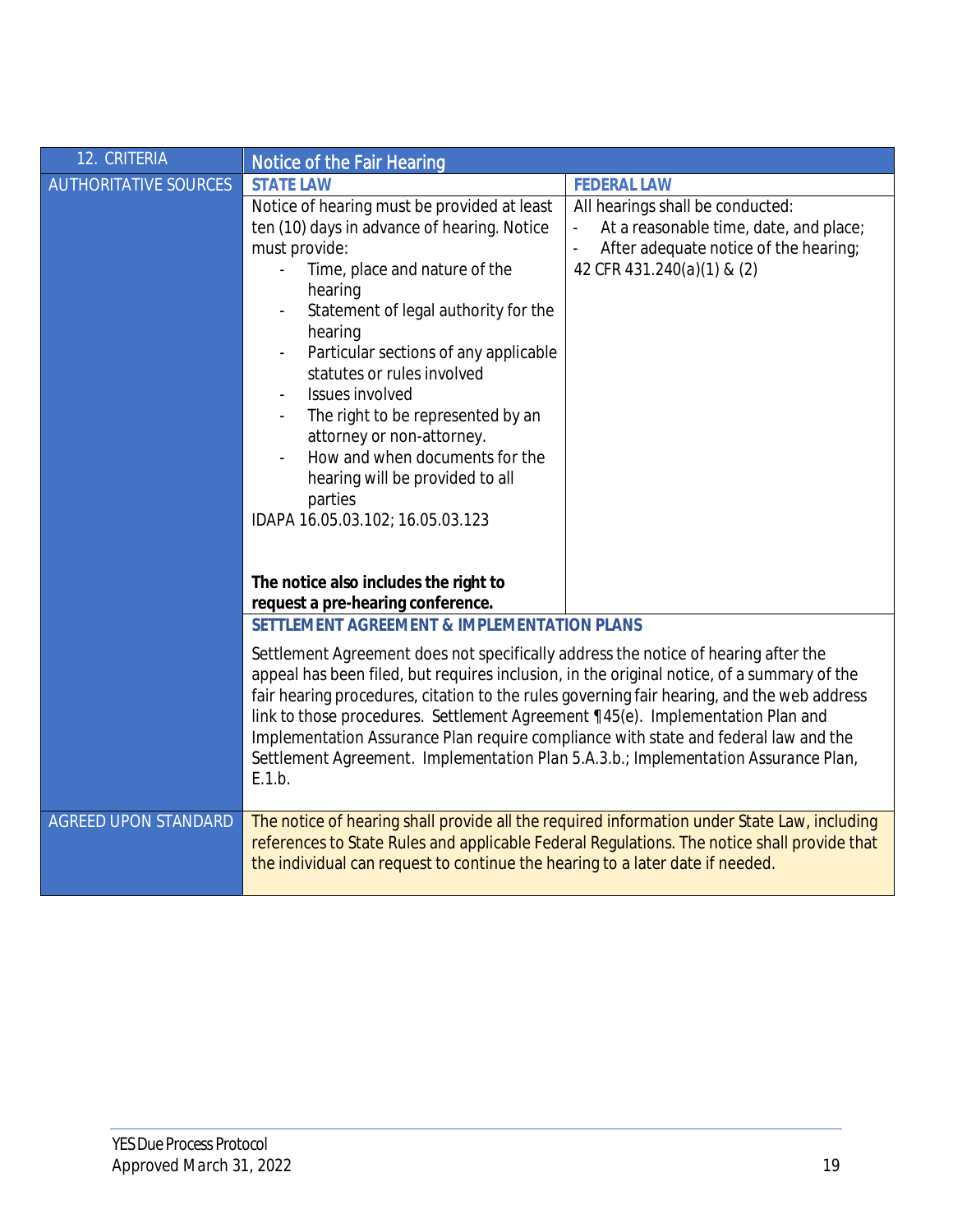<span id="page-19-0"></span>

| 13. CRITERIA                 | <b>Hearing Officer</b>                                                                                                                                                                                                                                                                                                                                                                                                                                                                                                                                                                                                                                                                                                                                                                                                                                                                                                                                                                                                                        |                                                                                                                                                                                                                                                                                                                                                    |
|------------------------------|-----------------------------------------------------------------------------------------------------------------------------------------------------------------------------------------------------------------------------------------------------------------------------------------------------------------------------------------------------------------------------------------------------------------------------------------------------------------------------------------------------------------------------------------------------------------------------------------------------------------------------------------------------------------------------------------------------------------------------------------------------------------------------------------------------------------------------------------------------------------------------------------------------------------------------------------------------------------------------------------------------------------------------------------------|----------------------------------------------------------------------------------------------------------------------------------------------------------------------------------------------------------------------------------------------------------------------------------------------------------------------------------------------------|
| <b>AUTHORITATIVE SOURCES</b> | <b>STATE LAW</b>                                                                                                                                                                                                                                                                                                                                                                                                                                                                                                                                                                                                                                                                                                                                                                                                                                                                                                                                                                                                                              | <b>FEDERAL LAW</b>                                                                                                                                                                                                                                                                                                                                 |
|                              | DAG through the Office of the Attorney<br>General's Fair Hearings Unit (FHU)                                                                                                                                                                                                                                                                                                                                                                                                                                                                                                                                                                                                                                                                                                                                                                                                                                                                                                                                                                  | An impartial official (or officials) not directly<br>involved in the determination of that action<br>in question. 42 CFR 431.240(a)(3). The<br>hearing officer must have access to agency<br>information necessary to issue a proper<br>hearing decision, including information<br>concerning State policies and regulations.<br>42 CFR 431.240(c) |
|                              | <b>SETTLEMENT AGREEMENT &amp; IMPLEMENTATION PLANS</b><br>Settlement Agreement is silent on this point. Implementation Plan requires defendants to<br>develop a sufficient amount of contractual or other necessary arrangements with the<br>Idaho Attorney General's Office (or private hearing officers as applicable), to allow<br>processing of additional administrative hearing requests related to services/supports.<br>Implementation Plan 5.A.3.f. Implementation Assurance Plan states explicitly that Appeals<br>of agency actions are handled by the Fair Hearings Unit (FHU) of the Idaho Office of the<br>Attorney General which is charged with operating a standardized administrative hearing<br>systemfor IDHW and clarifies that this Protocol sets out requirements for providing<br>Class Members with due process rights leading up to, during, and after state fair<br>hearings. The IAP also requires the Department to provide a copy of this Protocol to<br>the FHU of the OAG. Implementation Assurance Plan E.3. |                                                                                                                                                                                                                                                                                                                                                    |
| <b>AGREED UPON STANDARD</b>  | Fair hearings shall be conducted by a Deputy Attorney General within the Fair Hearings<br>Unit of the Idaho Office of the Attorney General. The hearing officer must have access to<br>all necessary information concerning State policies and regulations. The Department will<br>provide finalized copy of this Due Process Protocol to the OAG FHU.                                                                                                                                                                                                                                                                                                                                                                                                                                                                                                                                                                                                                                                                                        |                                                                                                                                                                                                                                                                                                                                                    |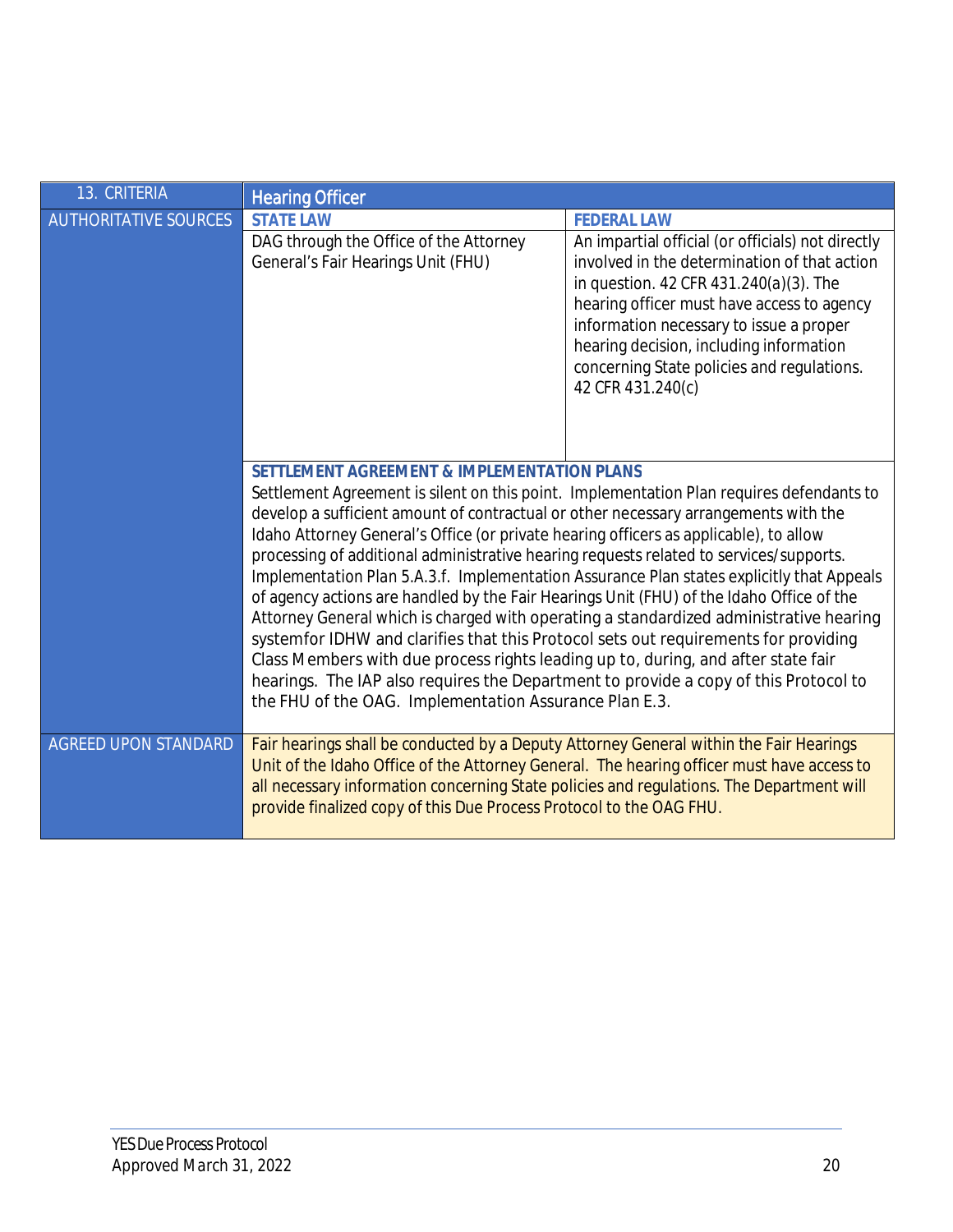<span id="page-20-0"></span>

|                            | <b>Procedural Rights at the Fair Hearing</b>                                                                                                                                                                                                                                                                                                                                                                                                                                                                                                                                                                                                                                                                                                                                                                                                                                                                                                                                                                                                                                                                                                                                                                                                                                                                                                                                         |                                                                                                                                                                                                                                                                                                                                                                                                                                                                                                                                                                                                                                                                                                                                                                                                                                                                                                                                                                                                                                                                                                                                                                                                                                                                                                                                                                                         |
|----------------------------|--------------------------------------------------------------------------------------------------------------------------------------------------------------------------------------------------------------------------------------------------------------------------------------------------------------------------------------------------------------------------------------------------------------------------------------------------------------------------------------------------------------------------------------------------------------------------------------------------------------------------------------------------------------------------------------------------------------------------------------------------------------------------------------------------------------------------------------------------------------------------------------------------------------------------------------------------------------------------------------------------------------------------------------------------------------------------------------------------------------------------------------------------------------------------------------------------------------------------------------------------------------------------------------------------------------------------------------------------------------------------------------|-----------------------------------------------------------------------------------------------------------------------------------------------------------------------------------------------------------------------------------------------------------------------------------------------------------------------------------------------------------------------------------------------------------------------------------------------------------------------------------------------------------------------------------------------------------------------------------------------------------------------------------------------------------------------------------------------------------------------------------------------------------------------------------------------------------------------------------------------------------------------------------------------------------------------------------------------------------------------------------------------------------------------------------------------------------------------------------------------------------------------------------------------------------------------------------------------------------------------------------------------------------------------------------------------------------------------------------------------------------------------------------------|
| <b>AUTHORITATIVE SOURC</b> | <b>STATE LAW</b>                                                                                                                                                                                                                                                                                                                                                                                                                                                                                                                                                                                                                                                                                                                                                                                                                                                                                                                                                                                                                                                                                                                                                                                                                                                                                                                                                                     | <b>FEDERAL LAW</b>                                                                                                                                                                                                                                                                                                                                                                                                                                                                                                                                                                                                                                                                                                                                                                                                                                                                                                                                                                                                                                                                                                                                                                                                                                                                                                                                                                      |
| 14. CRITERIA               | Appellants have a right to:<br>Call witnesses<br>Request discovery<br>IDAPA 16.05.03.120 - names of witnesses<br>and copies of documents the opposing<br>party intends to offer as exhibits. Hearing<br>officer may order production and may issue<br>other orders as needed for the orderly<br>conduct of the proceeding.<br>IDAPA 16.05.03.122 requires all documents<br>at the time they are filed with hearing<br>officer to be sent to every party.<br>IDAPA 16.05.03.104 provides that the<br>hearing officer may issue subpoenas for<br>witnesses and documents. Such subpoenas<br>are subject to limitations found in IDAPA<br>16.05.03.120 (Discovery) and IDAPA<br>16.05.03.134 (Evidence).<br>Representation by counsel or a<br>non-attorney. IDAPA 16.05.03.123<br>An interpreter. IDAPA 16.05.03.125<br>$\overline{\phantom{m}}$<br>A recorded hearing. IDAPA<br>$\overline{\phantom{a}}$<br>16.05.03.137<br>A transcript may be requested at<br>the party's request and produced<br>at their cost. IDAPA 16.05.03.137<br>Burden of Proof: the evidentiary standard is<br>proof by a preponderance of evidence.<br>IDAPA 16.05.03.134<br>Department: if action being<br>appealed is to limit, reduce or<br>terminate services or benefits;<br>establish an overpayment or<br>disqualification.<br>Appellant: bears burden on all<br>other issues including establishing | The hearing system must meet the due<br>process standards set forth in Goldberg v.<br>Kelly, 397 U.S. 254 (1970) and comply with<br>the United States Constitution, the Social<br>Security Act, title VI of the Civil Rights Act of<br>1964, section 504 of the Rehabilitation Act<br>of 1973, the Americans with Disabilities Act<br>of 1990, the Age Discrimination Act of 1975,<br>and section 1557 of the Affordable Care Act<br>and implementing regulations.<br>42 CFR 431.205(d) & (f)<br>The individual must be given a reasonable<br>opportunity to:<br>Examine content of case file and<br>electronic account,<br>Examine all documents and records<br>to be used by the state at a<br>reasonable time before the date of<br>the hearing and during the hearing;<br><b>Bring witnesses</b><br>Establish all pertinent facts and<br>circumstances<br>Present an argument without undue<br>$\overline{\phantom{a}}$<br>interference<br>Question or refute any testimony or<br>evidence, including opportunity to<br>confront and cross-examine adverse<br>witnesses<br>Request an expedited fair hearing<br>42 CFR 431.242(a)-(f)<br>The individual has the right to:<br>Represent themselves, use legal<br>counsel, a relative, a friend or other<br>spokesman.<br>An accessible hearing, especially if<br>the individual is limited English<br>proficient or has a disability |
|                            | eligibility for a program or service<br>IDAPA 16.05.03.132<br>See also Tappen v. State Dep't of Health<br>and Welfare, 98 Idaho 576 (1977).                                                                                                                                                                                                                                                                                                                                                                                                                                                                                                                                                                                                                                                                                                                                                                                                                                                                                                                                                                                                                                                                                                                                                                                                                                          | 42 CFR 431.206<br><b>Burden of Proof:</b><br>Federal regulations are silent                                                                                                                                                                                                                                                                                                                                                                                                                                                                                                                                                                                                                                                                                                                                                                                                                                                                                                                                                                                                                                                                                                                                                                                                                                                                                                             |
|                            |                                                                                                                                                                                                                                                                                                                                                                                                                                                                                                                                                                                                                                                                                                                                                                                                                                                                                                                                                                                                                                                                                                                                                                                                                                                                                                                                                                                      |                                                                                                                                                                                                                                                                                                                                                                                                                                                                                                                                                                                                                                                                                                                                                                                                                                                                                                                                                                                                                                                                                                                                                                                                                                                                                                                                                                                         |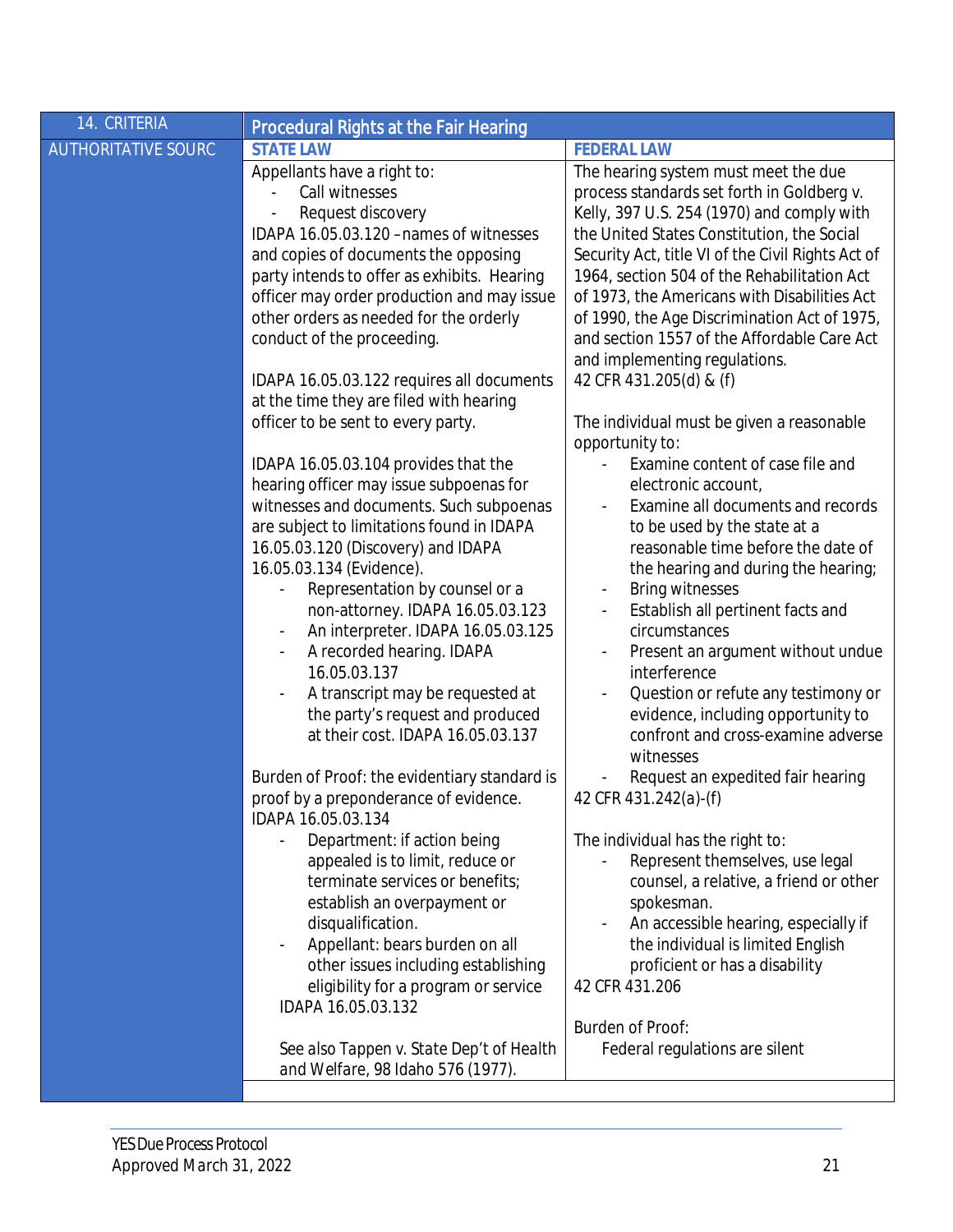# CRITERIA 14, *continued…*

|                             | SETTLEMENT AGREEMENT & IMPLEMENTATION PLAN                                                                                                                                                                                                                                                                                                                                                                                                                                                                                                                                                                                                                                                                    |
|-----------------------------|---------------------------------------------------------------------------------------------------------------------------------------------------------------------------------------------------------------------------------------------------------------------------------------------------------------------------------------------------------------------------------------------------------------------------------------------------------------------------------------------------------------------------------------------------------------------------------------------------------------------------------------------------------------------------------------------------------------|
|                             | The Class Members and their families will be accorded a meaningful opportunity to be<br>heard which includes a hearing, the right to present evidence and confront and cross-<br>examine witnesses, prehearing disclosure of the evidence on which any decision was<br>based, the right to have the assistance of an advocate or legal counsel to represent<br>them and a timely decision. Implementation Plan 5. A. 3. c. Implementation Assurance<br>Plan require compliance with state and federal law and the Settlement Agreement.<br>Implementation Assurance Plan, E.1.b.                                                                                                                              |
| <b>AGREED UPON STANDARD</b> | All notices shall include availability for interpretive services.                                                                                                                                                                                                                                                                                                                                                                                                                                                                                                                                                                                                                                             |
|                             | The Department will provide a copy of this Due Process Protocol to the Fair Hearing Unit.<br>Individual appellants are entitled to due process procedural safeguards and rights required<br>by Goldberg v. Kelly and the Federal Regulations.                                                                                                                                                                                                                                                                                                                                                                                                                                                                 |
|                             | In addition to the requirements listed in State rules, Medicaid applicants and beneficiaries<br>have the right to examine the content the Medicaid case file and electronic account, and<br>to examine all documents and records to be used by the state at a reasonable time before<br>the date of the hearing and during the hearing. Access to these records is available upon<br>written request, at no cost to the Medicaid applicant or beneficiary. Verification of<br>identity may be required.                                                                                                                                                                                                       |
|                             | Informational materials, including the Practice Manual will clarify these access rights for<br>Class Members. Department contractors will be required to comply with these standards<br>and this Due Process Protocol.                                                                                                                                                                                                                                                                                                                                                                                                                                                                                        |
|                             | YES class members are entitled to access to records, to bring witnesses, and to request<br>Department employees to appear as witnesses without a subpoena. This may include<br>persons with knowledge of the decision (not just to the persons the Department plans to<br>call as witnesses). Informational materials should clarify what questions can be asked of<br>the Department. Appellants should have access to all records consulted in making the<br>decision, whether or not the Department relied upon those documents. These documents<br>and records need to be made available sufficiently in advance of the hearing so the<br>individual appealing the decision has adequate time to prepare. |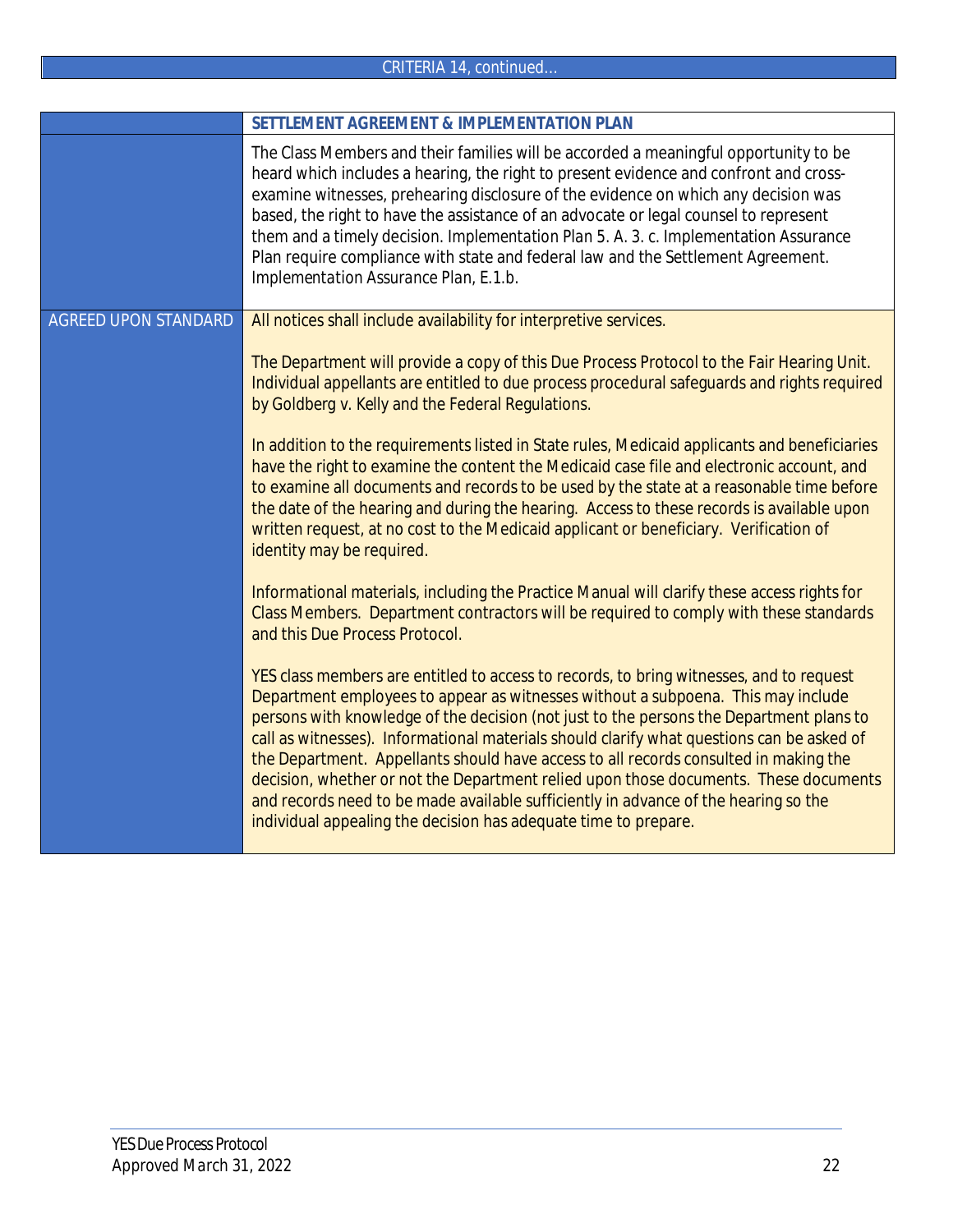<span id="page-22-0"></span>

| 15. CRITERIA                 | Information available to Hearings Officer                                                                                                                                                                                                                  |                                                                                             |
|------------------------------|------------------------------------------------------------------------------------------------------------------------------------------------------------------------------------------------------------------------------------------------------------|---------------------------------------------------------------------------------------------|
| <b>AUTHORITATIVE SOURCES</b> | <b>STATE LAW</b>                                                                                                                                                                                                                                           | <b>FEDERAL LAW</b>                                                                          |
|                              | Hearing officer will consider information                                                                                                                                                                                                                  | Hearing officer must have access to agency                                                  |
|                              | that was available to the Department at the                                                                                                                                                                                                                | information necessary to issue proper                                                       |
|                              | time the decision was made. Appellant can                                                                                                                                                                                                                  | hearing decision, including information                                                     |
|                              | show that there is additional relevant<br>information that was not presented to the                                                                                                                                                                        | concerning State policies and regulations.<br>42 CFR 431.240(c)                             |
|                              | Department with good cause, and the case                                                                                                                                                                                                                   |                                                                                             |
|                              | will be remanded to the department for                                                                                                                                                                                                                     |                                                                                             |
|                              | consideration. The hearing officer will not                                                                                                                                                                                                                |                                                                                             |
|                              | retain jurisdiction after remand.                                                                                                                                                                                                                          |                                                                                             |
|                              | IDAPA 16.05.03.131                                                                                                                                                                                                                                         |                                                                                             |
|                              |                                                                                                                                                                                                                                                            |                                                                                             |
|                              | SETTLEMENT AGREEMENT & IMPLEMENTATION PLANS                                                                                                                                                                                                                |                                                                                             |
|                              | Settlement agreement does not directly address but requires the initial notice to the                                                                                                                                                                      |                                                                                             |
|                              | member to include the rationale for the action including the written documentation<br>consulted and relied upon which supports the action. Settlement Agreement ¶ 45.b.<br>Implementation Plan requires prehearing disclosure of the evidence on which any |                                                                                             |
|                              |                                                                                                                                                                                                                                                            |                                                                                             |
|                              | decision was based. Implementation Plan 5.A.3.c. Implementation Assurance Plan                                                                                                                                                                             |                                                                                             |
|                              | require compliance with state and federal law and the Settlement Agreement.                                                                                                                                                                                |                                                                                             |
|                              | Implementation Assurance Plan, E.1.b.                                                                                                                                                                                                                      |                                                                                             |
|                              |                                                                                                                                                                                                                                                            |                                                                                             |
| <b>AGREED UPON STANDARD</b>  |                                                                                                                                                                                                                                                            | The hearing officer must have access to all necessary information concerning State policies |
|                              | and regulations. The Department must notify the Hearing Officer and Appellant of                                                                                                                                                                           |                                                                                             |
|                              | witnesses, in advance, who will testify at the hearing. The Department will provide<br>finalized copy of this Due Process Protocol to the OAG FHU.                                                                                                         |                                                                                             |
|                              |                                                                                                                                                                                                                                                            |                                                                                             |
|                              | Participants will be encouraged to provide additional information to the Department prior                                                                                                                                                                  |                                                                                             |
|                              | to the hearing; in the event that does not happen, and new information comes to light at                                                                                                                                                                   |                                                                                             |
|                              | the hearing, a remand may occur. If possible, in the interest of judicial economy, the                                                                                                                                                                     |                                                                                             |
|                              | second notice of decision may supersede the previous decision. The appeals may be                                                                                                                                                                          |                                                                                             |
|                              |                                                                                                                                                                                                                                                            |                                                                                             |
|                              | consolidated.                                                                                                                                                                                                                                              |                                                                                             |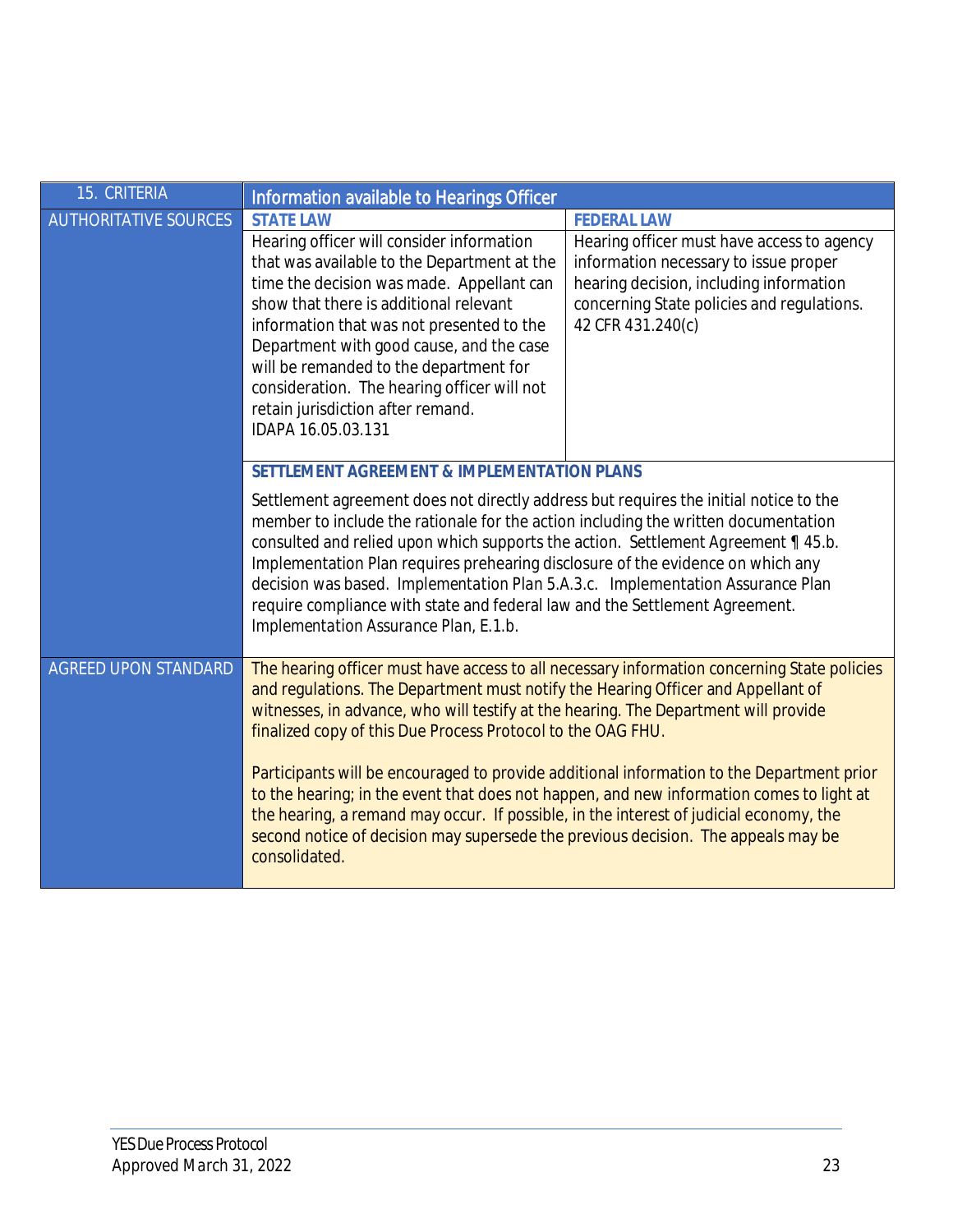<span id="page-23-0"></span>

| 16. CRITERIA                 | Matters to be Considered at the Fair Hearing                                                                                                           |                                                                                          |
|------------------------------|--------------------------------------------------------------------------------------------------------------------------------------------------------|------------------------------------------------------------------------------------------|
| <b>AUTHORITATIVE SOURCES</b> | <b>STATE LAW</b>                                                                                                                                       | <b>FEDERAL LAW</b>                                                                       |
|                              | See "What can be appealed" section above.                                                                                                              | An individual's claim of erroneous action on<br>the part of the agency or MCO (see "What |
|                              | In addition, the optional prehearing                                                                                                                   | can be appealed" section above).                                                         |
|                              | conference gives the parties an opportunity                                                                                                            | 42 CFR 431.241(a) referencing section                                                    |
|                              | to clarify the issues for the Hearing Officer's                                                                                                        | 431.220                                                                                  |
|                              | consideration. See IDAPA 16.05.03.103                                                                                                                  |                                                                                          |
|                              | SETTLEMENT AGREEMENT & IMPLEMENTATION PLANS                                                                                                            |                                                                                          |
|                              | None of the documents directly address this issue; all require compliance with federal<br>and state law.                                               |                                                                                          |
| AGREED UPON STANDARD         | The Hearing Officer may hear information presented to the FHU by the appellant or by the<br>Department, that is relevant to the Department's decision. |                                                                                          |

<span id="page-23-1"></span>

| 17. CRITERIA                 | <b>Opportunity for External Medical Review</b>                                           |                                                                                            |
|------------------------------|------------------------------------------------------------------------------------------|--------------------------------------------------------------------------------------------|
| <b>AUTHORITATIVE SOURCES</b> | <b>STATE LAW</b>                                                                         | <b>FEDERAL LAW</b>                                                                         |
|                              | Defer to Federal Regulations                                                             | If the hearing involves medical issues such as                                             |
|                              |                                                                                          | those concerning a diagnosis, an examining                                                 |
|                              |                                                                                          | physician's report, or a medical review                                                    |
|                              |                                                                                          | team's decision, and the hearing officer                                                   |
|                              |                                                                                          | considers it necessary to have a medical                                                   |
|                              |                                                                                          | assessment other than that of the individual                                               |
|                              |                                                                                          | involved in making the original decision,                                                  |
|                              |                                                                                          | such medical assessment must be obtained                                                   |
|                              |                                                                                          | at agency expense and made part of the                                                     |
|                              |                                                                                          | record.                                                                                    |
|                              |                                                                                          | 42 CFR 431.240(b)                                                                          |
|                              |                                                                                          | In the case of an MCO, the state may offer                                                 |
|                              |                                                                                          | and arrange for an external medical review                                                 |
|                              |                                                                                          | if: at the enrollee's option, independent of                                               |
|                              |                                                                                          | both the state and MCP, offered without                                                    |
|                              |                                                                                          | cost to the enrollee, must not extend                                                      |
|                              |                                                                                          | beyond timeframes or disrupt the                                                           |
|                              |                                                                                          | continuation of benefits.                                                                  |
|                              |                                                                                          | 42 CFR 438.408(f)(1)(ii)                                                                   |
|                              | SETTLEMENT AGREEMENT & IMPLEMENTATION PLANS                                              |                                                                                            |
|                              |                                                                                          | None of the documents directly address this issue; all require compliance with federal and |
|                              | state law.                                                                               |                                                                                            |
| <b>AGREED UPON STANDARD</b>  | The opportunity for external medical review exists as set out in the Federal Regulation. |                                                                                            |
|                              | Informational materials, including the Practice Manual, should reflect this right.       |                                                                                            |
|                              |                                                                                          |                                                                                            |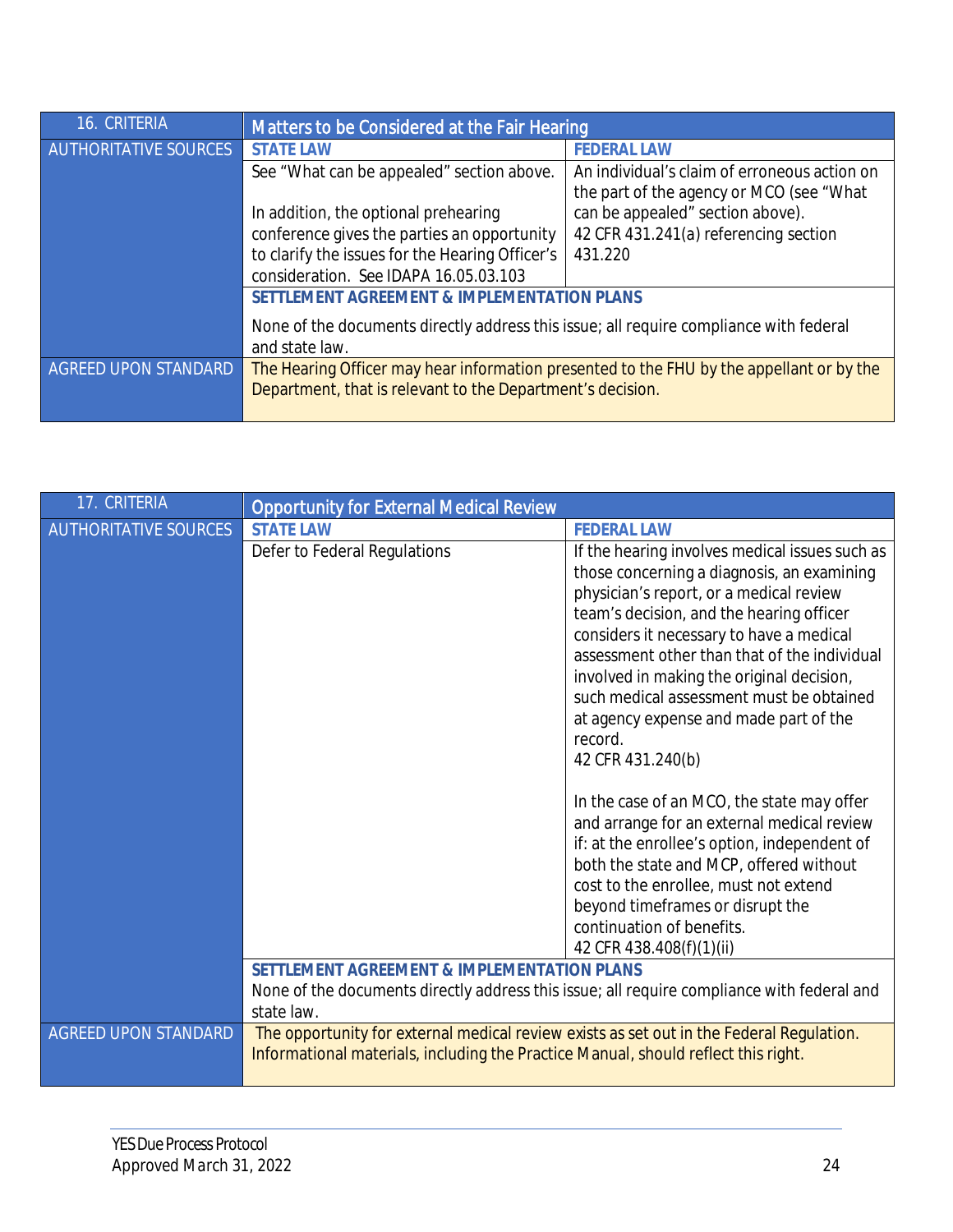<span id="page-24-0"></span>

|                             | <b>Decision and Order</b>                                                                                                                                                                                                                                                                                                                                                                                                                                                                                                                                                                                                                                                                                                                                                                                                                                                                                                              |                                                                                                                                                                                                                                                                                                                                                                                                                                                                                                                                                                                                                                                                                                                                                                                                                                                                                                                                   |
|-----------------------------|----------------------------------------------------------------------------------------------------------------------------------------------------------------------------------------------------------------------------------------------------------------------------------------------------------------------------------------------------------------------------------------------------------------------------------------------------------------------------------------------------------------------------------------------------------------------------------------------------------------------------------------------------------------------------------------------------------------------------------------------------------------------------------------------------------------------------------------------------------------------------------------------------------------------------------------|-----------------------------------------------------------------------------------------------------------------------------------------------------------------------------------------------------------------------------------------------------------------------------------------------------------------------------------------------------------------------------------------------------------------------------------------------------------------------------------------------------------------------------------------------------------------------------------------------------------------------------------------------------------------------------------------------------------------------------------------------------------------------------------------------------------------------------------------------------------------------------------------------------------------------------------|
| <b>AUTHORITATIVE SOURCE</b> | <b>STATE LAW</b>                                                                                                                                                                                                                                                                                                                                                                                                                                                                                                                                                                                                                                                                                                                                                                                                                                                                                                                       | <b>FEDERAL LAW</b>                                                                                                                                                                                                                                                                                                                                                                                                                                                                                                                                                                                                                                                                                                                                                                                                                                                                                                                |
| 18. CRITERIA                | Preliminary order must:<br>be issued by hearing officer within<br>thirty (30) days after case<br>submitted for decision;<br>contain specific findings on all<br>major facts at issue;<br>contain reasoned statement in<br>support of the decision;<br>include all other findings and<br>recommendations of the hearing<br>officer;<br>include a preliminary decision<br>affirming, reversing or modifying<br>the department's decision or<br>action, or remanding for further<br>proceedings;<br>include procedures and time limits<br>for filing requests for review of the<br>order<br>IDAPA 16.05.03.138; Idaho Code § 67-5248<br>Either party may request a review by the<br>Department Director within fourteen (14)<br>days from the date the preliminary order<br>was mailed identifying the legal and factual<br>disagreements with the preliminary order.<br>IDAPA 16.05.03.150<br>A preliminary order becomes final fourteen | Hearing recommendations or decisions must<br>be based exclusively on evidence introduced<br>at the hearing.<br>42 CFR 431.244(a)<br>The applicant must have access to the<br>record, which must contain only<br>the transcript or recording of<br>testimony and exhibits, or an official<br>report of what happened at the<br>hearing;<br>papers and requests filed in the<br>proceeding;<br>recommendation or decision of the<br>hearing officer;<br>42 CFR 431.244(b)-(c)<br>Decision must be written and must<br>summarize the facts and identify the<br>regulations supporting the decision.<br>42 CFR 431.244(d)<br>The Department must take final<br>administrative action ordinarily within<br>ninety (90) days from the date the<br>Department received the request for a fair<br>hearing under 42 CFR 431.221(a)(1) except<br>in unusual circumstances such as when the<br>appellant requests a delay or fails to take a |
|                             |                                                                                                                                                                                                                                                                                                                                                                                                                                                                                                                                                                                                                                                                                                                                                                                                                                                                                                                                        |                                                                                                                                                                                                                                                                                                                                                                                                                                                                                                                                                                                                                                                                                                                                                                                                                                                                                                                                   |
|                             | (14) days after the preliminary order was<br>served upon the parties, if neither party<br>appeals to the Department Director. Idaho<br>Code § 67-5246(3)                                                                                                                                                                                                                                                                                                                                                                                                                                                                                                                                                                                                                                                                                                                                                                               | required action, or there is a documented<br>emergency beyond the Department's<br>control. 42 CFR 431.244(f)(1)(ii) & (4)                                                                                                                                                                                                                                                                                                                                                                                                                                                                                                                                                                                                                                                                                                                                                                                                         |
|                             | If the preliminary order is appealed, the<br>Director must allow briefing. The Director<br>determines whether oral argument is<br>allowed and whether a transcript of the<br>hearing is needed. IDAPA 16.05.03.150. An<br>oral record is available, even when the<br>hearing is not transcribed.                                                                                                                                                                                                                                                                                                                                                                                                                                                                                                                                                                                                                                       | The public must have access to all<br>Department hearing decisions subject to<br>safeguards of applicant and beneficiary<br>information found in 42 CFR Subpart F.<br>42 CFR 431.244(g)<br>The agency must provide written notice of<br>the decision and of the right to request a<br>state agency hearing or to seek judicial<br>review.<br>42 CFR 431.245                                                                                                                                                                                                                                                                                                                                                                                                                                                                                                                                                                       |